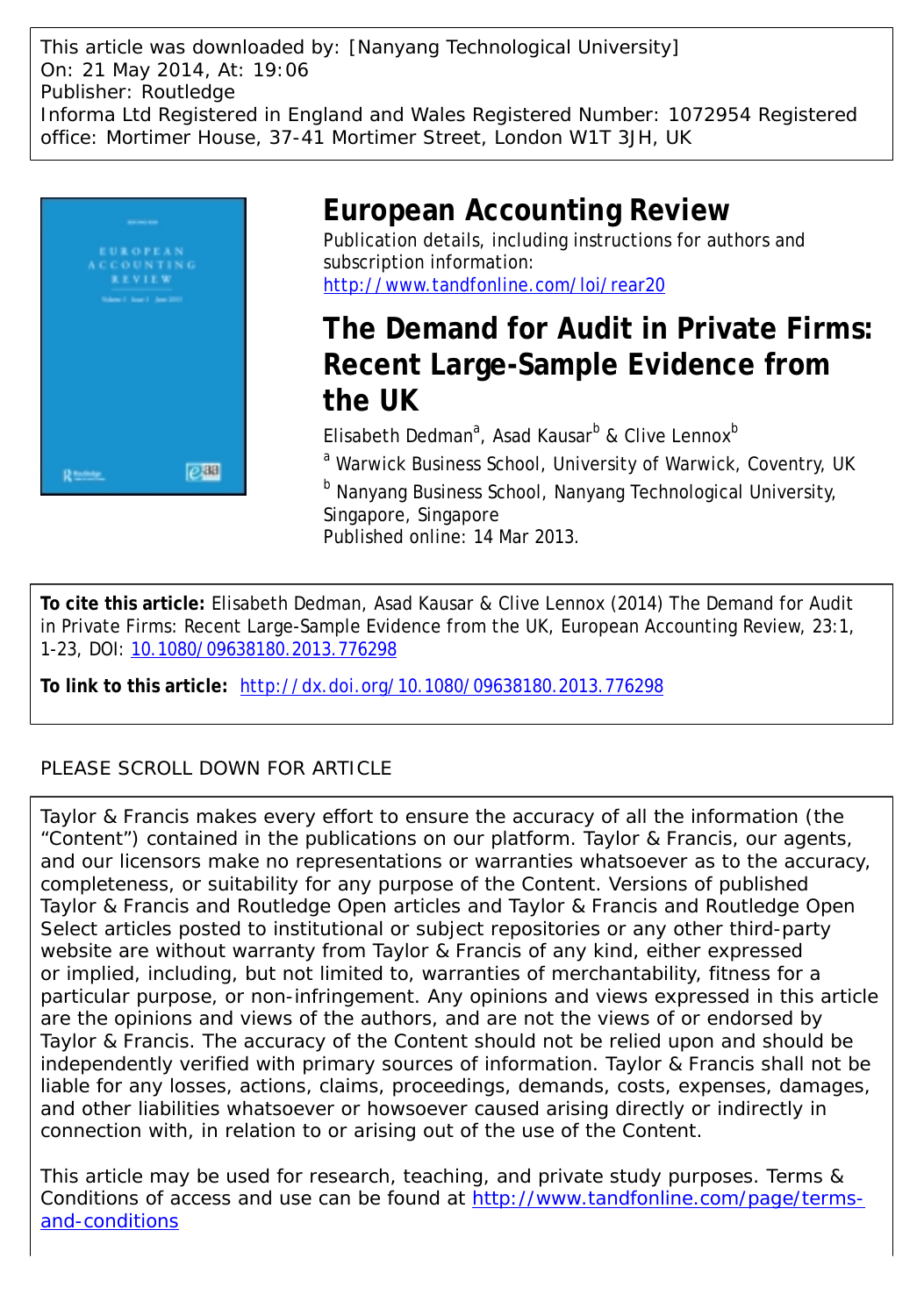**It is essential that you check the license status of any given Open and Open Select article to confirm conditions of access and use.**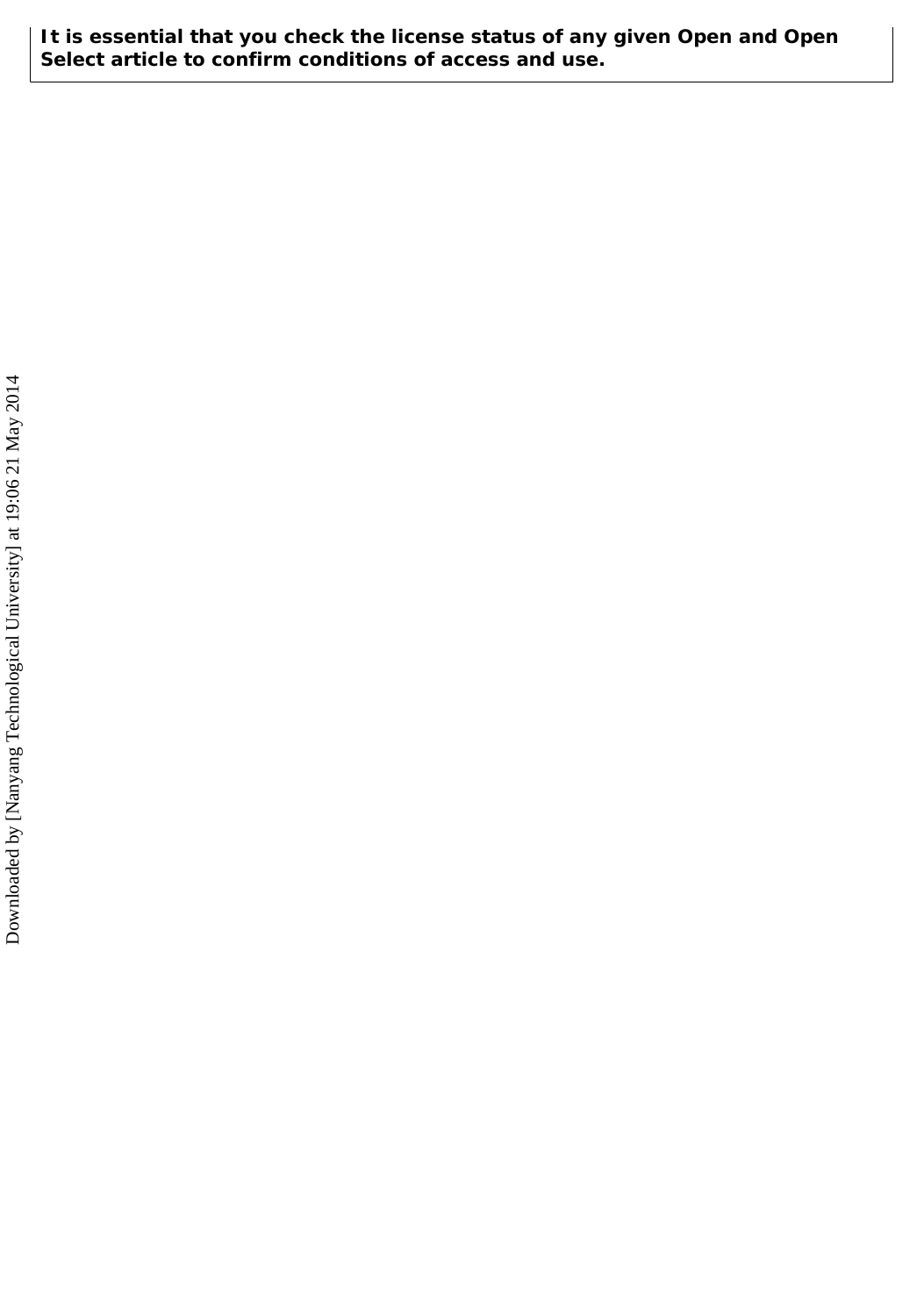# The Demand for Audit in Private Firms: Recent Large-Sample Evidence from the UK

# ELISABETH DEDMAN∗, ASAD KAUSAR∗∗ and CLIVE LENNOX∗∗

<sup>∗</sup>Warwick Business School, University of Warwick, Coventry, UK and ∗ ∗Nanyang Business School, Nanyang Technological University, Singapore, Singapore

(Received: July 2011; accepted: January 2013)

ABSTRACT Although theory suggests that companies would rationally select into audit even if it were not a legal requirement, many countries impose mandatory audits. This is arguably due to an audit having elements of a public good, which may result in not enough audits being purchased without regulatory intervention. The mandatory nature of public company audit has created problems for researchers wishing to investigate the demand for voluntary audit. Recent events in the UK, however, have provided such an environment. In the UK, private companies must publicly file financial statements and, until recently, they had also to be audited. However, this requirement has now been relaxed for many private companies. We are therefore able to examine the determinants of voluntary audit in a large sample of companies for which we have financial statement data. We analyse a sample of 6274 recently exempt companies, following them for three years post-exemption. We use agency theory and prior evidence to generate our hypotheses and examine them using a more comprehensive set of explanatory variables than has previously been available in the literature. Our results indicate that companies are more likely to purchase voluntary audits if they have greater agency costs, are riskier, wish to raise capital, purchase non-audit services from their auditor, and exhibited greater demand for audit assurance in the mandatory audit regime. We also document a trend away from audit over time. Overall, our results strongly support the idea that companies choose to be audited when it is in their interests to do so.

#### 1. Introduction

The external audit of publicly owned companies may be viewed as a public good in that any party may use the audited information in the financial statements without either contributing to its cost or reducing its availability to other users. The outcome of the audit is informative to suppliers of capital and credit, as well as to all other current and potential stakeholders in a company. The public good element of the service is one of the justifications employed by the many regulators that mandate audits as a condition of stock exchange listing. It is argued that, absent regulation, there may be under-provision of audit resulting in a social loss (Rennie et al., [2003;](#page-24-0) Lennox and Pittman, [2011](#page-24-0)).

Paper accepted by Ann Vanstraelen

Correspondence Address: Elisabeth Dedman, Warwick Business School, University of Warwick, Coventry, UK. Email: [elisabeth.dedman@wbs.ac.uk](mailto:elisabeth.dedman@wbs.ac.uk)

 $\odot$  2013 The Author(s). Published by Taylor & Francis.

This is an Open Access article distributed under the terms of the Creative Commons Attribution License [\(http://](http://creativecommons.org/licenses/by/3.0) [creativecommons.org/licenses/by/3.0\), which permits unrestricted use, distribution, and reproduction in any medium,](http://creativecommons.org/licenses/by/3.0) [provided the original work is properly cited. The moral rights of the named author\(s\) have been asserted.](http://creativecommons.org/licenses/by/3.0)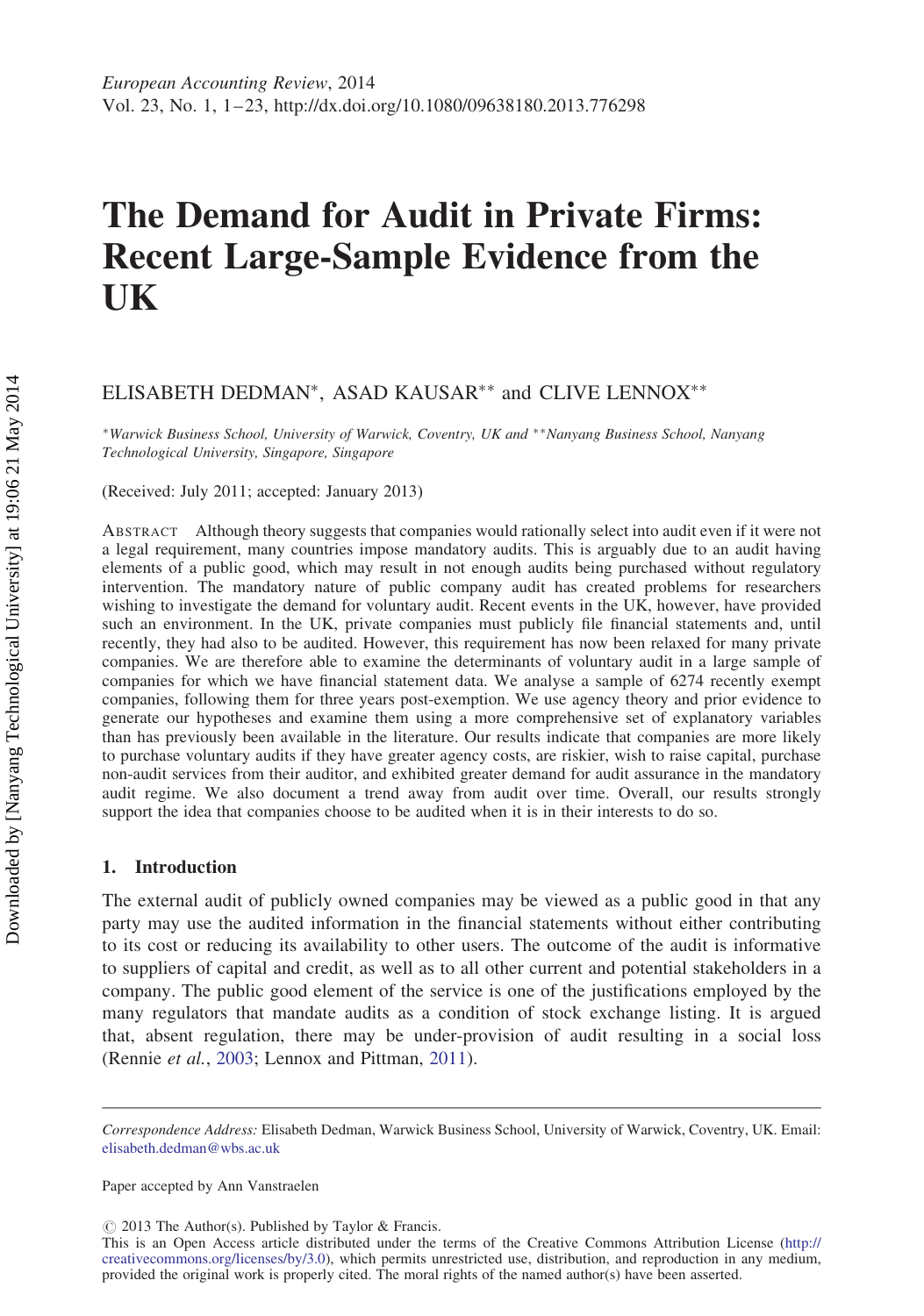#### 2 E. Dedman et al.

The case for mandatory audit in private companies is less clear, as these companies exist in a different environment, where stakeholders tend to be closer to the company and are able to request extra information directly. This may help explain why the regulatory requirement for mandatory audits is much less consistent in the non-listed sector. For example, in the USA, the Securities Exchange Act of 1934 (s.12(g,)) only requires companies with asset values exceeding  $$10m$ and widely dispersed ownership (more than 500 'holders of record') to produce financial statements (Abdel-Khalik, [1993;](#page-23-0) Allee and Yohn, [2009\)](#page-23-0). In Australia, private companies were historically exempt from audit, until 1998, when amendments to the Australian Corporations Law mandated audit for larger private companies (Carey et al., [2000](#page-23-0)). The UK has historically required all companies, public and private, to file audited financial statements and to make them publicly available, this being one of the costs of limited liability (Godwin and Freedman, [1993\)](#page-23-0).

Recently, though, the UK has adopted company size-based exemptions to the audit for most categories of private company. The argument for relaxing the rules is that the audit requirement imposes costs on many companies for which there is limited attendant benefit. Regulators posit that private companies will retain the audit if it is beneficial for them to do so  $(BERR, 2004)^1$  $(BERR, 2004)^1$  $(BERR, 2004)^1$ However, large-scale evidence on the incentives to voluntarily purchase an audit has hitherto been unavailable.

The important question as to which companies would select into audit in a voluntary environment has long interested researchers, but has proved difficult to examine empirically. This is because regulators often do not require disclosure of financial statements by private companies. Previous researchers in the area, struggling to identify suitable experimental settings, have been forced to innovate with respect to their samples, for example, using historical data from the pre-Securities and Exchange Commission period for US companies (Chow, [1982](#page-23-0)), or not-for-profit organisations (Hay and Davis, [2004](#page-24-0)). Scant archival data from the financial statements has also imposed limits on the number of explanatory variables included in the analysis, or forced researchers into conducting surveys (Carey et al., [2000;](#page-23-0) Senkow et al., [2001;](#page-24-0) Seow, 2001; Rennie et al., [2003](#page-24-0); Collis et al., [2004](#page-23-0)). The sample sizes in these prior studies are therefore somewhat limited.

The UK audit exemption, coupled with the remaining requirement that even audit-exempt private companies file financial statements in a public repository (Companies House), provides a rare opportunity to examine this issue using archival data on a large sample of companies and using a more comprehensive set of variables than has been available to previous researchers. In particular, we incorporate into our analyses measures of agency problems which were not available to previous researchers examining the demand for voluntary auditing. These include board size, ownership dispersion, and company complexity, as well as more detailed information on risky balance sheet assets (inventory, receivables and cash), and other factors predicted to be associated with the demand for audit assurance, such as company age. This setting also allows us to test the relationship between voluntary audit and companies' intentions to raise new capital. This is important because such an association would suggest that shareholders/ investors perceive audited financial statements to be informative signals of company value. We also include variables tested in prior literature, such as leverage and company size, as well as testing others, where previous evidence has been lacking (e.g. the relationship between auditing and the purchase of non-audit services (NAS)). A further benefit of the UK setting is that we are able to examine the audit decision for three years post-exemption and document trends in the frequency of purchase.

<sup>&</sup>lt;sup>1</sup>The UK regulator at the time was the Department for Business, Enterprise and Regulatory Reform, which was superseded in 2009 by the Department for Business, Innovation and Skills.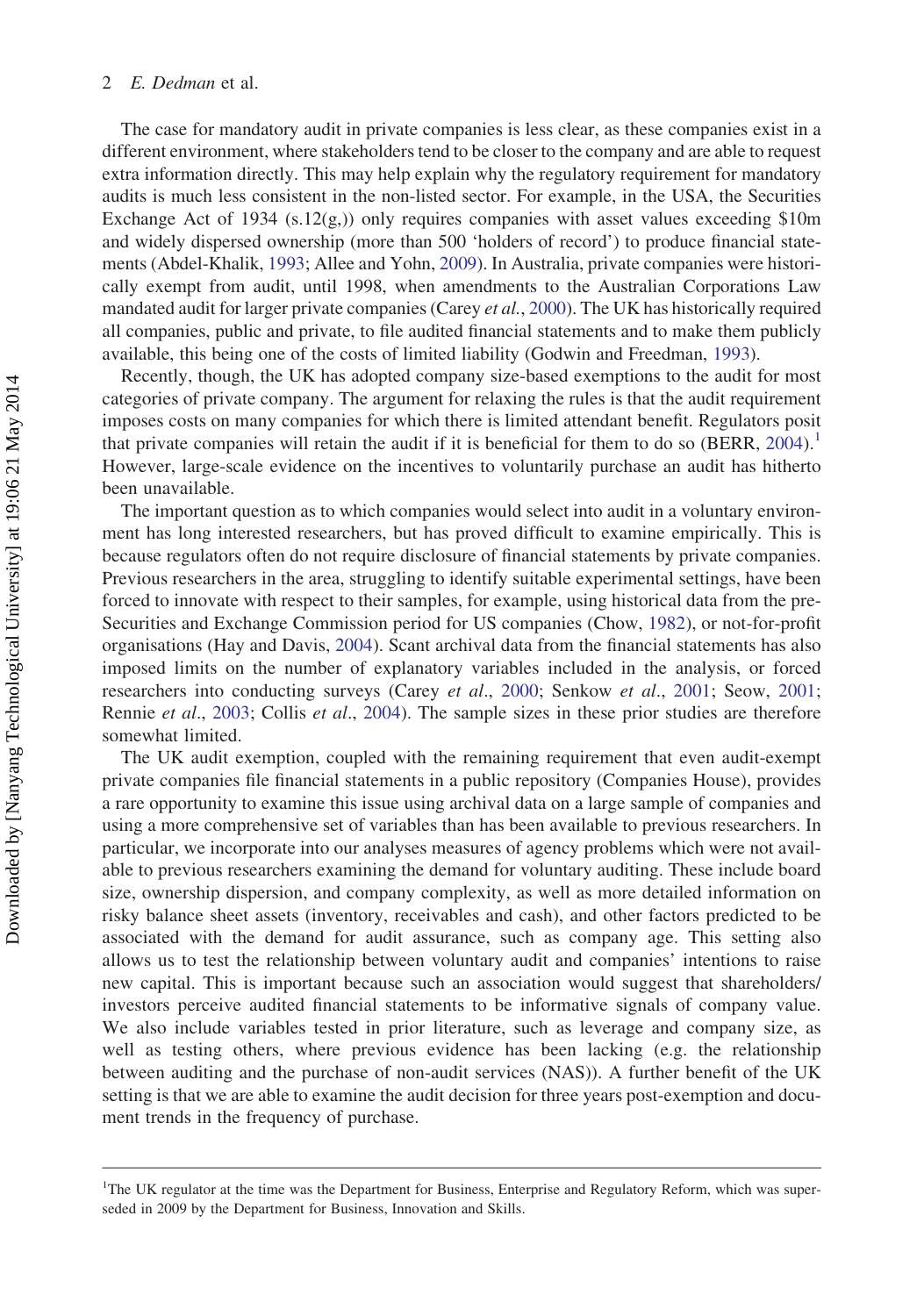We develop and test hypotheses relating voluntary audit to: (i) agency costs; (ii) company risk; (iii) the requirement for extra capital; (iv) spillovers between the provision of audit services and NAS; and (v) measures of the past demand for audit assurance. Our sample consists of 6274 companies, which became newly exempt from audit in 2004, and we follow these companies and their audit decisions until 2006, when there was another audit-exemption threshold change for small companies. Our results indicate that companies are more likely to purchase an audit when they have higher agency costs, require capital, purchase more NAS, and demonstrated a higher demand for audit assurance during the mandatory audit period. We also observe a strong trend away from audit over time, indicating that it takes time for companies to respond to the relaxation of the mandatory audit requirement.

This paper contributes to the existing literature in several ways. It provides an examination of the demand for audit using a larger sample and a more comprehensive set of variables than has previously been possible. Our findings support the idea that small companies are able to understand the costs and benefits of audit. Our study also contributes to our understanding of the demand for auditing, as it shows that companies suffering from agency problems are more likely to purchase an audit. Finally, in an environment where the political costs of purchasing NAS are small, companies perceive that the benefits of joint provision of audit services and NAS outweigh any negative consequences.

The rest of the paper is organised as follows: the next section describes the regulatory background in the UK; Section 3 reviews prior literature and develops our hypotheses; Section 4 describes the methodology employed in the study; Section 5 reports the results of our analyses; Section 6 describes some sensitivity tests; and Section 7 provides a summary and conclusions.

#### 2. Institutional Background

Independent audits were initially mandated in the UK by the Joint Stock Companies Act of 1844, though Watts and Zimmerman [\(1983](#page-24-0)) provide evidence that the new law was simply a codification of common practice at the time. The Companies Act of 1948 introduced the concept of 'exempt private companies', which were not obligated to file accounts, in order to protect the privacy of small, family enterprises. Further, exempt private companies were permitted to appoint auditors with lower levels of qualifications than non-exempt companies.<sup>2</sup> This soon became the prevailing form of private company and was used by many businesses which were much larger than those the 1948 Act was designed to protect. The Companies Act of 1967 therefore abolished the category of exempt private companies, allowing some sizebased disclosure exemptions (Dedman and Lennox, [2009\)](#page-23-0), but returning to the requirement that all limited liability companies annually submit financial accounts which had been audited by an independent, qualified person. The reasoning behind this was to protect creditors and the public, the benefit of which was deemed to outweigh the privacy arguments which dominated in the 1948 Act (Leigh, [1968](#page-24-0)). It has often been argued that the provision of audited financial statements is the price to be paid for limited liability (Godwin and Freedman, [1993](#page-23-0)). It may further be argued that, in a voluntary regime, too few companies would purchase audits, which confer positive externalities on external users of financial statements (e.g. creditors,

<sup>2</sup> Section 161(1), which required the auditor of a company to be a 'member of a body of accountants established in the United Kingdom and for the time being recognised for the purposes of this provision by the Board of Trade', did not apply to exempt private companies. Section  $161(2)(b)$ , which precluded 'a person who is a partner of or in the employment of an officer or servant of the company' from conducting the company audit, also did not apply to exempt private companies.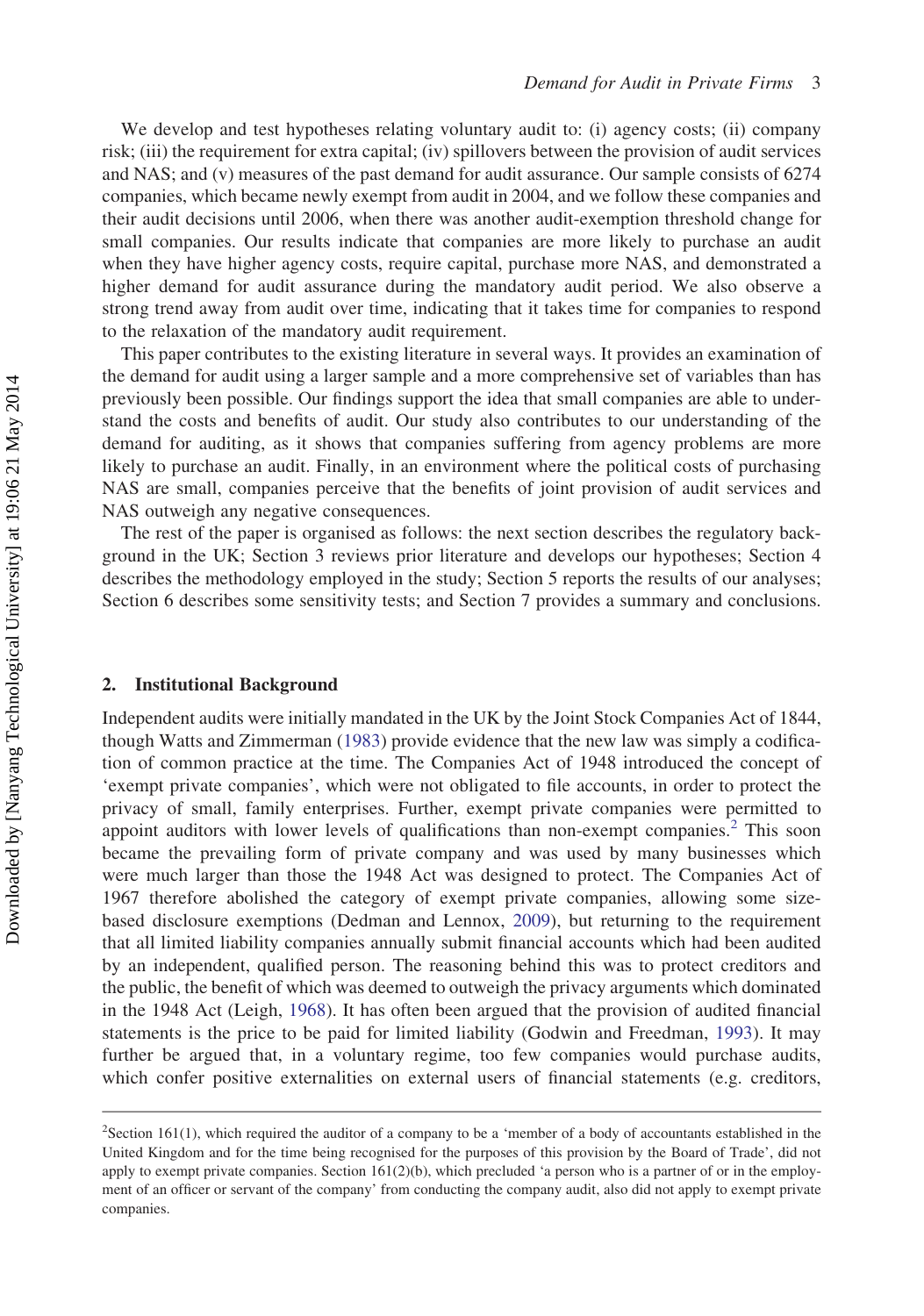employees, the government) and which companies may not fully take into account when deciding whether to purchase an audit.<sup>3</sup>

Between 1967 and the introduction of size-based audit exemptions in 1994, all UK private companies were required to undergo a statutory audit. The initial exemption was introduced to reduce the costs imposed on very small private companies and applied to companies which qualified as small, and which reported turnover not exceeding £90,000, alongside a balance sheet total not exceeding  $\pounds1.4m<sup>4</sup>$ . The cost of audit to very small companies has been argued to be disproportionately high and difficult to justify given the limited benefits that an audit confers on the users of these accounts (Keasey *et al.*, [1988](#page-24-0)). Subsequent extensions, applied via amendments to the UK Companies Act (1985), have culminated in the exemption thresholds being brought into line with those applied by the EU, with the largest threshold change occurring in 2004.<sup>5</sup> From 30 January 2004, private companies could opt out of having an audit if any two of the following three size criteria were met: (1) sales  $\leq$  £5.6m, (2) assets  $\leq$  £2.8m, and (3) employees  $\leq$  50. These threshold changes provide us with a sample of companies that became exempt from mandatory audits for the first time in 2004. It is the companies' response to this new option which forms the subject of our inquiry.<sup>6</sup>

#### 3. Prior Literature and Hypothesis Development

Jensen and Meckling ([1976\)](#page-24-0) suggest that external financial statement audits provide a partial solution to the agency costs arising from the separation of ownership and control in organisations. Their hypotheses regarding audit are applicable to both public corporations and private companies, where the manager does not own 100% of the assets under his control. In this situation, agency costs can be reduced by having the financial information verified by a third party and given to the providers of finance. The providers of finance are then able to use that information to assess the risk of the company, and lenders are able to write debt covenants based upon it.

Watts and Zimmerman [\(1983](#page-24-0)) use these arguments to explain why so many UK businesses subjected themselves to some form of voluntary audit as early as the fourteenth century, 500 years prior to government fiat in the area. Researchers investigating later time periods have attempted to predict and test which individual company characteristics are associated with voluntary audit.

We expect that companies with higher levels of agency costs will be more likely to purchase an audit when it is not mandatory. Jensen and Meckling ([1976\)](#page-24-0) hypothesise that agency costs increase with company size 'because it is likely that the monitoring function is inherently more difficult and expensive in a larger organization' [p. 59]. Further, it is argued that there is more wealth at risk in larger companies, which also increases agency costs (Abdel-Khalik, [1993\)](#page-23-0). Larger companies are therefore predicted to be more likely to voluntarily purchase an audit.

Jensen and Meckling [\(1976](#page-24-0)) also posit that agency costs increase with the proportion of outside financing of the company. This is because, as the manager's ownership stake decreases, so does the cost to him of extracting non-pecuniary benefits from the company. Providers of finance recognise this and price-protect themselves. It therefore becomes optimal for both

<sup>&</sup>lt;sup>3</sup>On the other hand, an argument against mandatory audits is that it prevents companies from using voluntary audit to signal their type (Titman and Trueman, [1986;](#page-24-0) Lennox and Pittman, [2011\)](#page-24-0).

Companies Act 1985 (Audit Exemption Regulations) 1994 (SI 1994/1935).

<sup>5</sup> Companies Act 1985 (Audit Exemption Regulations) 2004 (SI 2004/14).

<sup>6</sup> None of the companies in our sample had year-ends falling between 1 and 29 January 2004. Henceforth, we therefore refer to the voluntary audit regime as starting in 2004.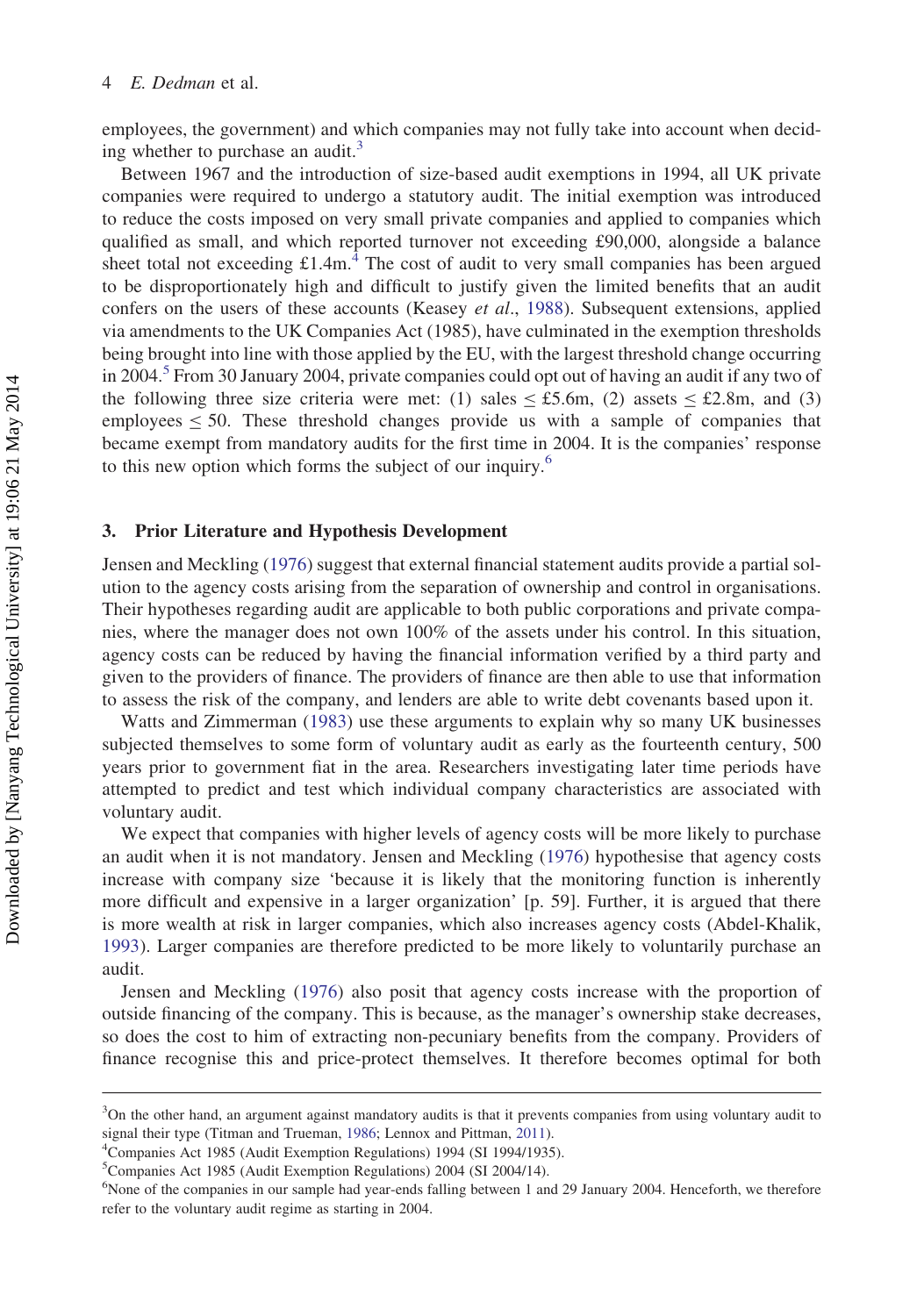parties (lender and manager) to contract to have an audit. The greater the amount of outside financing involved, the more likely a company will reduce lender risk by purchasing independent attestation of the financial statements. Additionally, lenders may impose covenant restrictions on the company, which can be efficiently based upon the audited financial information (Watts, [2003\)](#page-24-0).

Notwithstanding the difficulty of finding an appropriate experimental setting, various scholars have attempted to empirically test the relationship between agency costs and voluntary audit. In particular, they look for evidence that voluntary audit is positively associated with: (i) the separation of ownership and control; (ii) the size of the organisation; and (iii) the degree of external financing of the company.

Chow ([1982\)](#page-23-0) examines the accounts of 165 New York stock exchange (NYSE) and over the counter (OTC) companies from 1926, prior to the Securities Act of 1934, which introduced mandatory audit for public companies. He reports that 48% of OTC companies, and 79% of NYSE companies, underwent financial statement audit. He also finds that audited companies were bigger, and more highly geared, than were unaudited companies. Counting the number of debt covenants related to accounting measures, Chow [\(1982](#page-23-0)) finds that audited companies were subject to more accounting-based covenant restrictions than unaudited companies, and the number of covenant restrictions is significantly positively correlated with company leverage. Also in the USA, but using survey data on private, manufacturing companies Abdel-Khalik ([1993\)](#page-23-0) finds external audit to be commonly purchased. Using audit fee as a measure of the demand for audit assurance, he finds that audit fees are positively associated with company size and with the presence of debt covenants.

Hay and Davis ([2004\)](#page-24-0) find a positive association between agency costs and the demand for audit assurance in non-profit companies that have limited liability in New Zealand. Using a sample of 380 incorporated societies, they find that most such organisations (79%) purchase some sort of audit.<sup>7</sup> In addition, larger, more highly levered societies are more likely to undergo a voluntary audit. Australian researchers (Carey *et al.*, [2000](#page-23-0)) have investigated the voluntary audit choice of private companies prior to the 1998 amendments to Australian Corporations Law, which mandated audit for larger, private companies. Using data from a postal survey of 186 privately owned Australian companies, they report that 46% of sample companies purchased an external audit. Size was not found to be a significant factor, though the predicted positive association between leverage and the demand for external audit was observed. Carey *et al.* ([2000\)](#page-23-0) also found a positive association between the demand for external audit and the separation of ownership from control, measured as the proportion of directors (and managers) who were not family members.

Canada provides the nearest example to the UK environment under examination in this paper. The Canada Business Corporations Act (CBCA) 1975 required large private companies (i.e. turnover  $> $10$ m or assets  $> $5$ m) to publicly disclose audited financial statements. This provision was later removed from the CBCA, effective June 1994. An important difference between Canada and the UK is that the revised CBCA also released audit-exempt companies from the requirement to file financial statements. In contrast, public filing is still mandatory in the UK, even for audit-exempt companies. Canadian researchers, seeking to understand the voluntary audit decision, have therefore employed survey methods rather than archival financial statement data. Rennie *et al.* ([2003](#page-24-0)) used a postal questionnaire to obtain data from 204 CFOs of newly exempt Canadian private companies. In the first year of exemption, 73% of sample companies

<sup>7</sup> Examples of incorporated societies include the New Zealand Rugby Union and the New Zealand Automobile Association.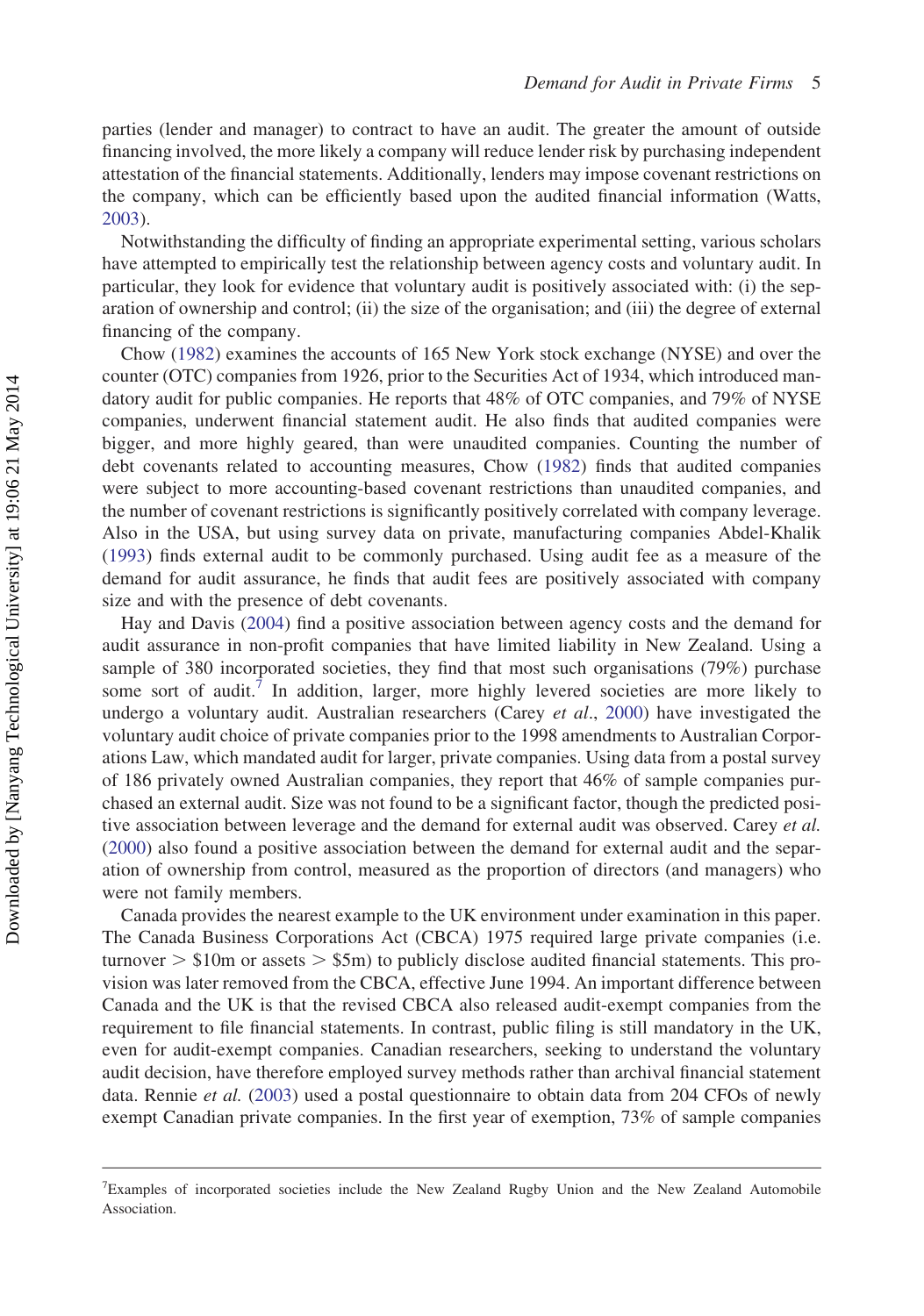#### 6 E. Dedman et al.

reported that they had retained the audit. The most important reason for keeping the audit was that it was a requirement of lenders; the primary reason for discontinuance was reported as cost savings. Senkow *et al.* [\(2001\)](#page-24-0) use 201 observations from the same data set to conduct multivariate analysis of the audit retention decision. Although their measures of company size and leverage are not significantly associated with voluntary audit, they report a positive relationship between audit retention and the presence of a lender agreement requiring audit. In addition, sample companies are more likely to keep the audit if they pay higher audit fees, providing validation for the idea that audit fees represent a measure of the demand for audit assurance (Abdel-Khalik, [1993](#page-23-0)).

As detailed in the previous section, the UK also relaxed the audit requirement for private companies in 1994, though the exemption (at that time) applied to smaller companies than those affected in Canada. Although archival data is publicly available, current evidence on the determinants of audit decisions of UK companies is survey-based. Seow ([2001\)](#page-24-0) conducted semistructured telephone interviews with directors of 32 small companies. Her univariate tests indicate that the voluntary audit decision in these companies was largely based upon lenders' requirements. She also reports that audited companies had a greater number of non-director shareholders than the unaudited companies, suggesting that dispersed ownership is associated with the demand for audit in small companies. However, Seow ([2001\)](#page-24-0) finds no evidence that levels of debt and the provision of NAS are associated with the audit decision.

Collis et al. ([2004\)](#page-23-0) issued a postal questionnaire to a sample of private companies classed as small in 1999, soliciting the views of directors *prior* to the reforms, which would exempt their companies from audit. Of 352 respondents, 68% indicated they would keep the audit on a voluntary basis. Using a family ownership variable as a measure of agency problems, Collis et al. ([2004\)](#page-23-0) report that the probability of a company retaining the audit is positively associated with agency costs. Larger companies expressed an intention to keep the audit, as did the companies that routinely provided audited financial statements to their bank. Collis [\(2012](#page-23-0)) follows up this work with a survey of audit-exempt companies, asking about their *actual* decisions with respect to financial reporting and audit in 2006. The sample of 425 companies includes 282 micro companies, and is therefore, not restricted to recently exempt companies. The results in Collis [\(2012](#page-23-0)) support the results from her 2004 study in that sample companies are more likely to undergo voluntary audit if providers of finance demand audited financial statements, though this result does not hold for the subset of micro companies. In this later study, no association is found between family ownership and the likelihood of audit.

There is therefore a growing body of international evidence suggesting that voluntary audit is associated with agency costs in various types of organisations, from public companies to private companies to not-for-profit entities. Common measures of agency costs employed in these studies include company size, leverage, and ownership dispersion. There are, however, other company characteristics associated with agency costs, which have not been included in the voluntary audit literature. These include board size and company complexity.

Jensen ([1993\)](#page-24-0) argues that larger boards are less effective as they are easier for the CEO to control. Further, the benefits of having more directors can be outweighed by problems of coordination. Large boards find it more difficult to reach a consensus, due to there being more opinions to manage, as well as the logistical difficulties of organising meetings (Lipton and Lorsch, [1992\)](#page-24-0). Such propositions have found empirical support in the literature. For example, researchers consistently document a negative relationship between board size and company performance in a variety of contexts: in US public companies (Yermack, [1996\)](#page-24-0); in Finland, where boards tend to be much smaller than in the USA (Eisenberg et al., [1998\)](#page-23-0); and in the UK (Guest, [2009\)](#page-24-0). Although this evidence is obtained using data from public companies, the underlying rationale applies equally to private companies. Therefore, it may be expected that private companies with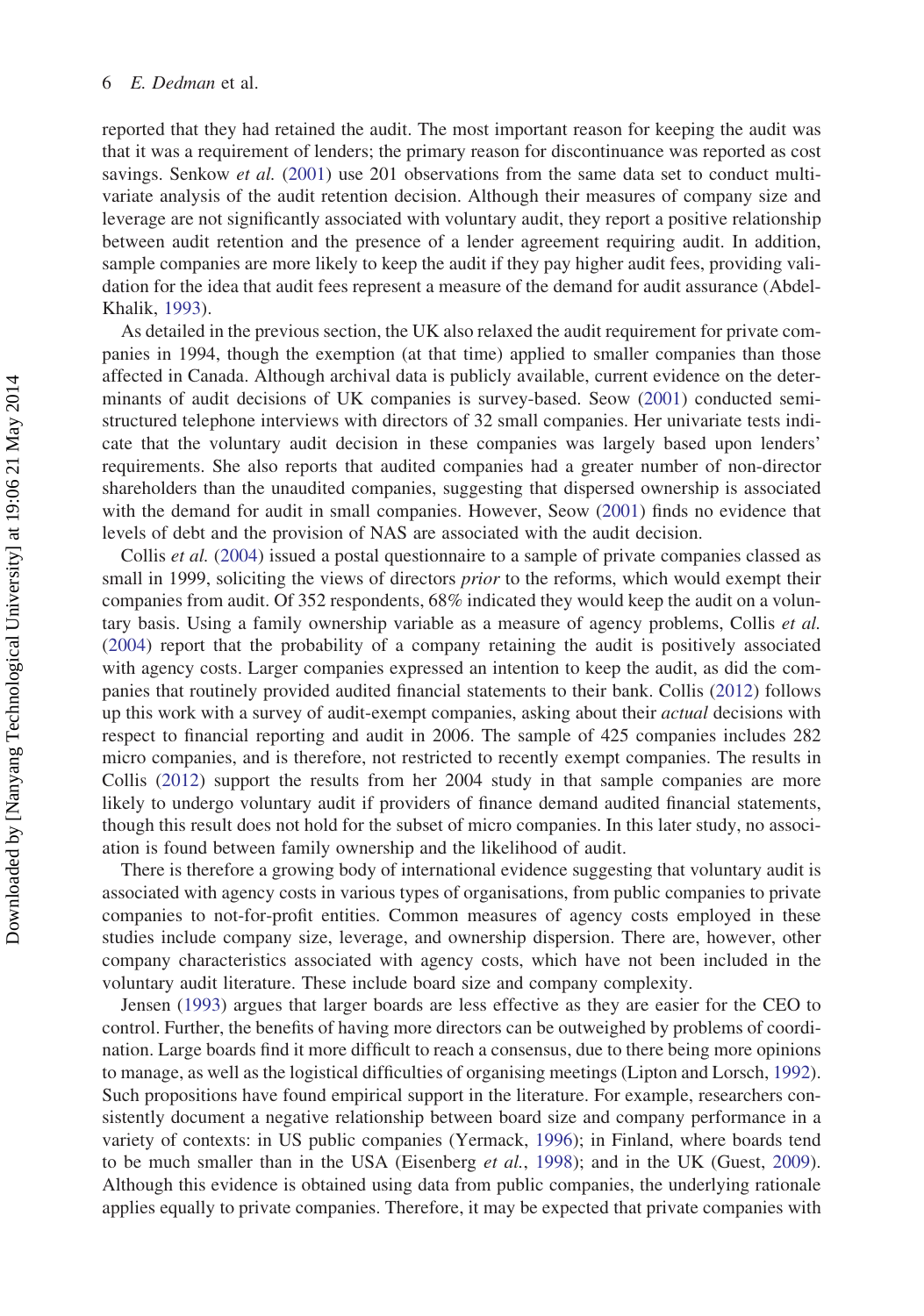larger boards would suffer problems of communication and coordination, which could be mitigated by financial statement audit.

Simunic and Stein [\(1987](#page-24-0)) posit that agency costs increase with company complexity, and others have found that complexity increases the demand for audit assurance in private companies (Abdel-Khalik, [1993\)](#page-23-0).

H1 therefore tests the relationship between the agency costs described above and voluntary audit, using variables consistent with prior literature, as well as introducing additional measures of agency costs:

H1: Companies which voluntarily purchase a financial statement audit are larger, more complex, more highly levered, with greater ownership dispersion and larger boards than companies which choose to opt out of the audit.

Next, we examine the association between measures of company risk (including company performance, the proportion of balance sheet assets classed as 'risky' and the age of the company) and the demand for voluntary audit. Companies which are struggling with poor performance have enhanced incentives to manipulate performance (Rogers and Stocken, [2005\)](#page-24-0) and may therefore wish to signal that they have *not* resorted to earnings management by having an audit.<sup>8</sup> However, a client's financial distress can impose risk on the auditor, which is likely to lead to increased fees (Simunic, [1980\)](#page-24-0) and which will in turn negatively affect demand.

Private companies with higher proportions of receivables and inventory may wish to obtain validation of these balances, which are likely important to external users such as suppliers. Small UK companies have relatively high failure rates (Urwin *et al.*, [2008\)](#page-24-0) and so suppliers are likely to value any reassurance that they will be paid. Such assurance to users has been found to be an important determinant of the demand for voluntary audit (Rennie et al., [2003\)](#page-24-0), in which case we would expect high levels of inventory and receivables to have a positive influ-ence on demand. However, Simunic ([1980\)](#page-24-0) points out that these 'risky balance sheet components' are difficult to audit, requiring observation and confirmation, and that they increase the auditor's liability exposure. Similarly, creditors will prefer to see high levels of cash on the balance sheet, but small, private, cash-based businesses are difficult to audit due to problems of verifiability (Godwin and Freedman, [1993](#page-23-0)). High levels of inventory, receivables and cash are therefore associated with increased audit costs, which will have a negative effect on demand.

Finally, we posit that younger companies are more risky to audit as information asymmetry is higher (Diamond, [1989](#page-23-0); Rajan and Zingales, [1998\)](#page-24-0), and this will increase the cost of audit, thereby reducing demand. Further, Pittman and Fortin [\(2004](#page-24-0)) provide evidence that the value of audit assurance to newly public companies (in terms of borrowing costs) is lower for companies with longer private histories. Their study indicates that private companies build up valuable reputations in credit markets over time so that the monitoring value of the audit is reduced. We therefore expect to observe a negative relationship between the age of private companies and the likelihood of a voluntary audit.

In short, we expect that company risk increases the value of independent auditor attestation, which makes it more likely that a risky company will purchase an audit. On the other hand, we expect auditors to price this risk by charging higher audit fees and this makes it less likely that a

<sup>&</sup>lt;sup>8</sup>While listed companies may direct such a signal to public capital markets, private companies are more likely to wish to provide assurance to trade suppliers (regarding liquidity) and to their banks (regarding asset values and income, inter alia).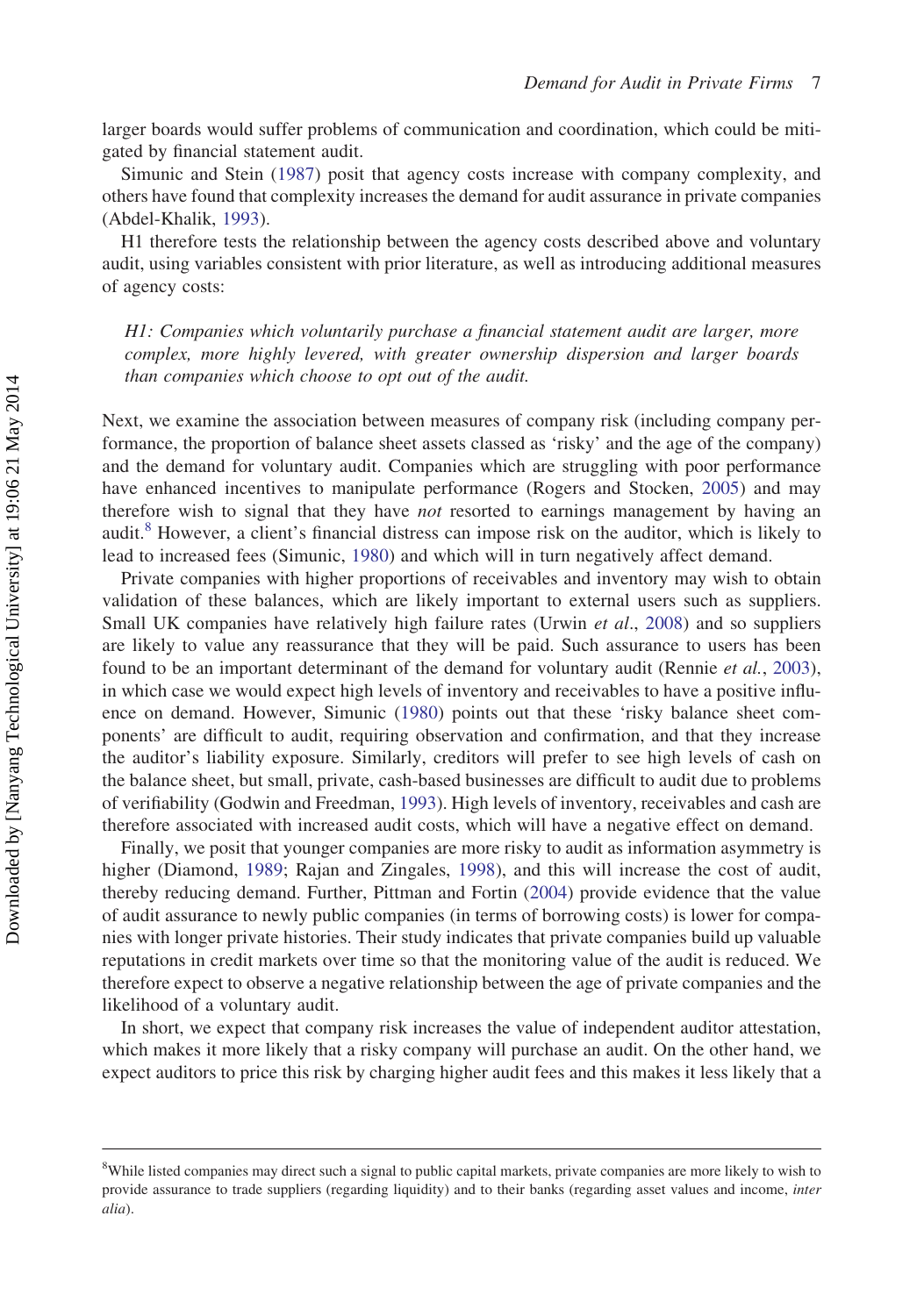#### 8 E. Dedman et al.

risky company will purchase an audit. As we are unable to make a directional prediction, H2 about company risk factors is expressed in the null form:

H2: The demand for voluntary audit in private companies does not vary with financial performance, the proportion of risky balance sheet items, and the company's age.

The above discussion suggests that lenders often require companies to undergo audit. There is also evidence in the literature that voluntary audit leads to a reduction in interest rates. Blackwell et al. [\(1998](#page-23-0)) argue that, 'If auditor assurance reduces lenders' monitoring costs (Watts and Zimmerman, [1986\)](#page-24-0), competition will force banks to pass along the cost reductions to borrowing in the form of lower interest rates, ceteris paribus' (p. 58). They test this proposition by analysing a sample of 212 revolving credit agreements relating to small, private/closely held US companies and provide evidence that voluntary audit is indeed associated with lower interest rates in these companies. Larger scale tests have been conducted in South Korea with similar results. South Korea is similar to the UK in that many private companies file detailed financial statements despite not being subject to a mandatory audit requirement. This enables Kim et al. [\(2011](#page-24-0)) to test the association between voluntary audit and a measure of company interest rates in a large sample over a long time period ( $n = 72,577$  over 16 years). Kim *et al.* ([2011\)](#page-24-0) find that the interest rate spread is significantly lower for audited company-years, after controlling for other company factors, such as leverage, profitability, size and growth. Researchers examining this issue using UK data do not focus on interest rates, but on a publicly available credit rating, the QuiScore. Lennox and Pittman ([2011\)](#page-24-0) point to problems with trying to construct a measure of interest rates using UK data, while Dedman and Kausar [\(2012](#page-23-0)) argue that, as loans are not necessarily renegotiated annually, the QuiScore provides a more responsive measure of the effect of choosing a voluntary audit. This strand of research resonates with the assertion that the audit provides valuable protection to creditors (Leigh, [1968\)](#page-24-0). Both Lennox and Pittman ([2011\)](#page-24-0) and Dedman and Kausar [\(2012](#page-23-0)) report a strong positive relationship between voluntary audit and credit ratings in large samples of UK companies. This supports survey evidence collected by Collis ([2012\)](#page-23-0) who reports that directors of private UK companies believe that voluntary audit will have a positive effect on their companies' credit scores.

Given the evidence that voluntary audit has a positive effect on credit ratings and is associated with reduced borrowing costs, we expect companies are more likely to retain the audit, if they intend to raise equity capital. This is because external auditing can credibly certify the quality of a company's financial statements. Such certification may lessen uncertainty about future growth/ company value and shareholders will be relatively more confident in investing in the business. This leads to H3:

# H3: Companies are more likely to undergo a voluntary audit if they intend to raise capital in the next financial period.

H4 focuses on the association between an auditor's provision of NAS and a client's demand for voluntary audit. Simunic [\(1984](#page-24-0)) argues that joint production of NAS and audit generates efficiency gains in the form of cost savings and knowledge externalities, as undertaking one task informs the other. For example, the quality of tax or management advisory services is probably higher, when the advisory company has performed the audit (Senkow *et al.*, [2001\)](#page-24-0). Moreover, prior studies report a significant association between audit and non-audit fees (e.g. Simunic, [1984;](#page-24-0) Palmrose, [1986](#page-24-0); Davis et al., [1993;](#page-23-0) Bell et al., [2001\)](#page-23-0), suggesting that knowledge spillovers occur between the two types of services. Joint provision may, however, reduce the independence of the auditor, leading to a lower likelihood of them reporting truthfully on the financial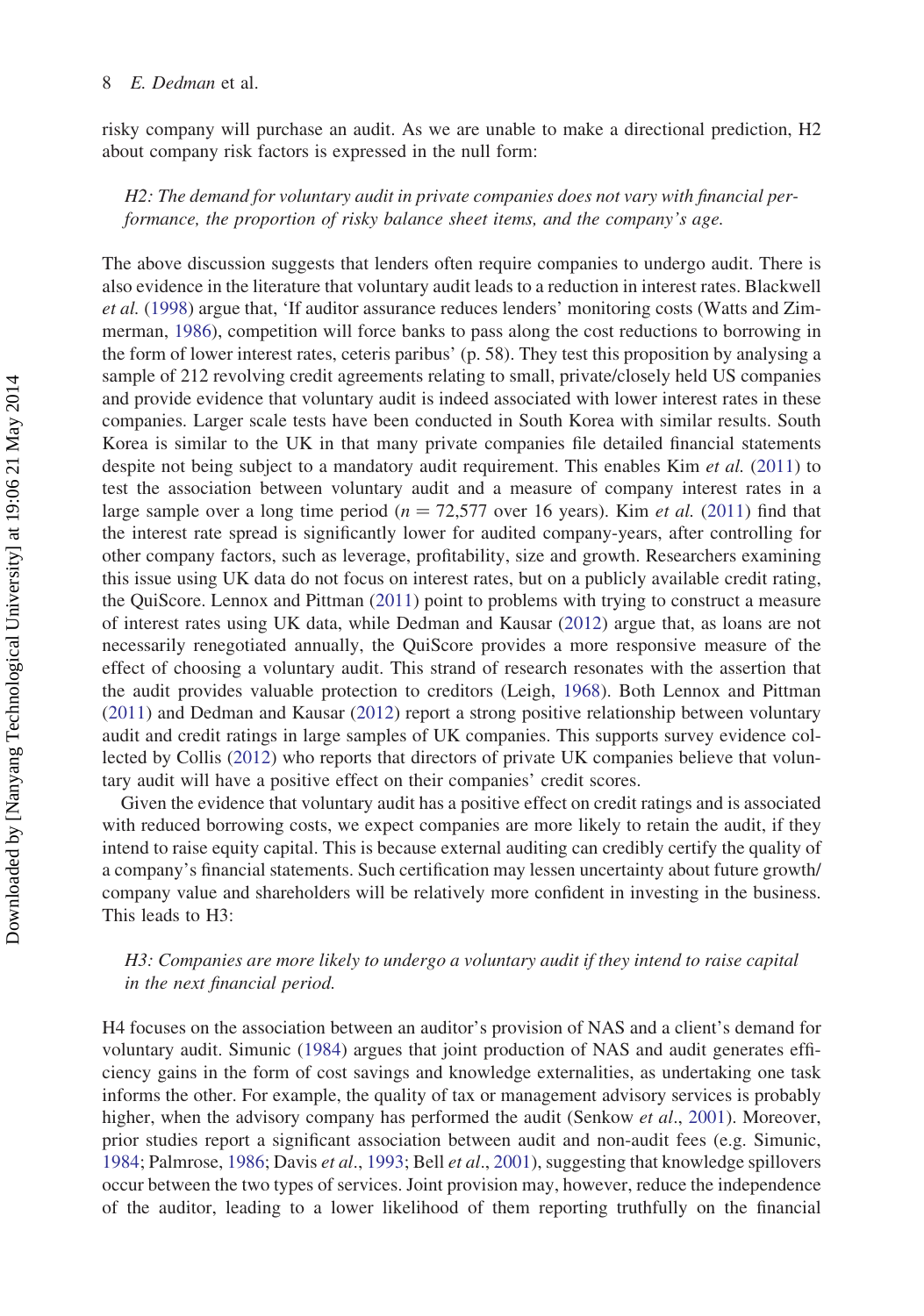statements (Simunic, [1984\)](#page-24-0). Although the debate on whether the provision of NAS compromises audit quality goes back to the 1950s (Francis, [2006](#page-23-0)), recent corporate scandals, such as Enron and Worldcom have led regulators in the USA and UK to enact new measures designed to improve investor confidence in the audit (Porter *et al.*, [2008\)](#page-24-0). It is worth noting here that there is no strong evidence that the quality of the audit is in fact compromised by the auditor's provision of NAS (Francis, [2006;](#page-23-0) Porter et al., [2008\)](#page-24-0). There is, however, evidence that the provision of NAS impairs investors' perceptions of auditor independence. For example, the market response to quarterly earnings surprises has been found to be lower for companies which report higher levels of NAS purchases from their auditor (Krishnan *et al.*, [2005;](#page-24-0) Francis and Ke, [2006\)](#page-23-0). Enhancing the appearance of independence is important to market regulators and limiting the ability of auditors to provide NAS has featured prominently in their responses to Enron, etc. In the UK, for example, the Auditing Practices Board (APB) has issued five Ethical Standards (ES), which detail 'safeguards' designed to protect the objectivity and independence of the auditor, including restrictions on the provision of NAS (ES 5).

The small private companies in our sample are exempt from certain requirements of the five ES and are permitted instead to apply the Ethical Standard Provisions Available for Small Entities (PASE). With respect to the provision of NAS, PASE relaxes the requirement of ES 5 for audit firms to ' ... apply safeguards to address a self-review threat ... ' (APB, [2005,](#page-23-0) para. 7). The small company auditor is '... not required to adhere to the prohibitions in APB ES 5, relating to providing NAS that involve the audit firm undertaking part of the role of management ... ' (para. 12). PASE also allows the audit firm to undertake tax services which involve advocacy work. As with all exemptions taken under PASE, the audit firm is obligated to disclose this in the audit report.<sup>9</sup>

While public companies have strong incentives to create the appearance of auditor independence and so may be reluctant to purchase NAS (Firth, [1997\)](#page-23-0), this is less of a concern for private companies. Prior research has identified 'knowledge spillovers' which generate efficiencies in the joint production of audit and NAS (Simunic, [1984;](#page-24-0) Senkow et al., [2001\)](#page-24-0). The NAS provided to small private companies may improve the value of having an audit, making it more likely that the private company would purchase an audit.<sup>10</sup> As the incremental cost of the audit is lower for NAS purchasers, we expect that they are more likely to buy a voluntary audit, all else equal. This leads to H4:

# H4: Private companies that purchased non-audit services from their auditor in the mandatory audit regime will be more likely to retain the audit in the voluntary audit regime.

H5 captures the effect of other measures of the demand for audit assurance on the audit decision of private companies. A company with a higher demand for audit assurance is more likely to purchase an audit voluntarily. The extant literature indicates that companies appoint Big Four audit firms rather than smaller auditors when they have a high demand for audit quality (see the review in Francis, [2004](#page-23-0)). Prior studies also suggest that a company with a high demand for audit assurance pays a higher audit fee, presumably as compensation to the auditor for a higher quality audit (Abdel-Khalik, [1993](#page-23-0); Bell *et al.*, [2001\)](#page-23-0). We therefore expect that companies which demanded greater audit assurance in the last year of the mandatory audit regime will continue to purchase an audit in the voluntary regime.

<sup>&</sup>lt;sup>9</sup>The other exemptions available under PASE relate to economic dependence and an audit partner joining a client company.

<sup>10</sup>We thank an anonymous reviewer for pointing this out.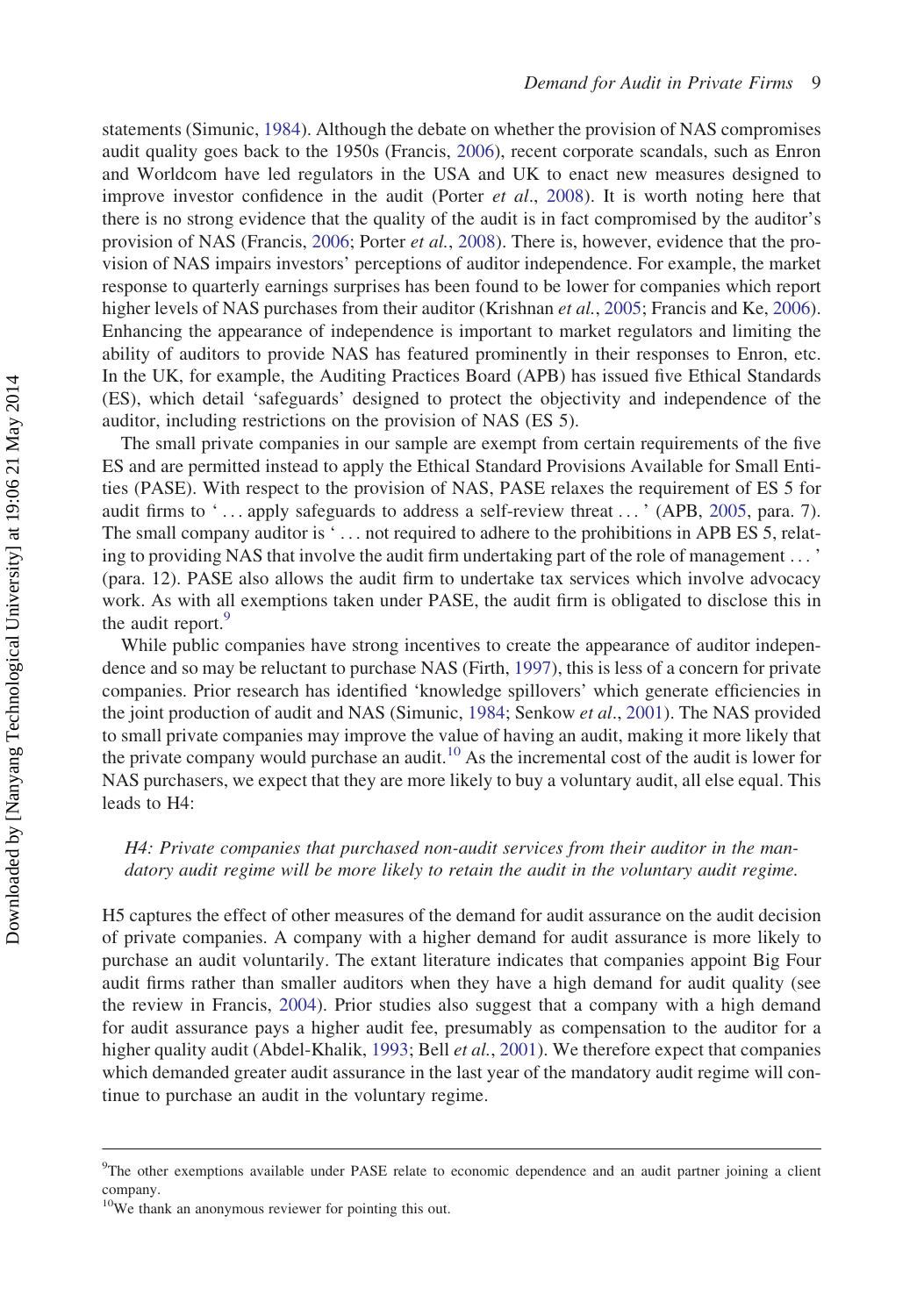H5: Companies who employed a Big4 auditor, and/or which paid higher audit fees in 2003, will be more likely to retain the audit after 2004.

#### 4. Sample and Method

#### 4.1 Sample Selection and Research Method

Using the FAME (Financial Analysis Made Easy) database, we first identify all independent private companies that were required to have audits in 2003, but which would become exempt in 2004 (the first year of the voluntary regime), should their turnover, assets, and employees figures remain unchanged. Specifically, we select small, independent private companies with: *either* sales  $> \text{\textsterling}1m$  or total assets  $> \text{\textsterling}1.4m$  in 2003; and sales  $< \text{\textsterling}5.6m$  *and* total assets  $\leq$  £2.8m in years 2003 and 2004.<sup>11</sup> Next, we exclude companies which grew beyond the exemption thresholds (sales of £5.6m or total assets of £2.8m) in 2005 or 2006. After dropping companies with missing financial statement data on FAME, we are left with a final sample of 15,013 company-years, covering the first three years of the voluntary audit regime, 2004 – 2006.

We test the relationship between our variables of interest and the voluntary demand for auditing in 2004 – 2006 by estimating the following probit models:

$$
\begin{aligned}\n\text{AUDIT}_{i,t} &= \alpha + \beta_1 \ln(\text{ASSETS})_{i,t} + \beta_2 \ln(\text{SALES})_{i,t} \\
&+ \beta_3 \text{SUBSIDS}_{i,t} + \beta_4 \text{LEVERAGE}_{i,t} + \beta_5 \# \text{SHAREHOLDERS}_{i,t} \\
&+ \beta_6 \# \text{DIRECTORS}_{i,t} + \beta_7 \text{ROA}_{i,t} + \beta_8 \text{INTCOV}_{i,t} + \beta_9 \ln(\text{AGE})_{i,t} \\
&+ \beta_{10} \text{REC}_{i,t} + \beta_{11} \text{INV}_{i,t} + \beta_{12} \text{CASH}_{i,t} + \beta_{13} \text{CAPDUM}_{i,t+1} \\
&+ \beta_{14} \ln(\text{NAS})_{i,2003} + \beta_{15} \text{BIG}_{i,2003} + \beta_{16} \ln(\text{AUDITEE})_{i,2003} \\
&+ \text{Industry-specific effects} + \text{Year effects} + \varepsilon.\n\end{aligned}\n\tag{1}
$$

Our dependent variable (AUDIT) takes the value one if the company opts for a voluntary audit in the period 2004– 2006 and it equals zero otherwise.

The independent variables are motivated by theory as discussed in Section 3. Variables and their definitions are discussed in Section 4.2. For convenience [Table 1](#page-12-0) summarises our independent variables and their hypothesised relationships with the demand for voluntary audit. All the continuous variables are winsorised at the 1st and 99th percentiles to reduce the influence of outliers. We include industry dummy variables to control for variation in the demand for auditing across industry sectors. We include two-year dummies (YEAR05 and YEAR06) because our data suggest that the frequency of companies opting out of audit increased during the sample period (2004– 2006). Finally, our sample consists of panel data with multiple annual observations relating to a single company, which creates potential time-series dependence in the residuals of a given company. Accordingly, we adjust the standard errors for clustering on each company (Rogers, [1994](#page-24-0); Petersen, [2009\)](#page-24-0).<sup>12</sup> In alternative specifications, we re-run our probit models separately for each of the three years (i.e. 2004, 2005, and 2006).

<sup>&</sup>lt;sup>11</sup>To be classed as small by the regulator, companies must satisfy two out of three size criteria over a period of two years, the first two criteria being the same as the turnover and total asset audit exemption thresholds and the third being a maximum average number of employees of 50.

 $12$ Our results are also robust to estimations using a random-effects model. Wooldridge [\(2002](#page-24-0)) points out that there is no fixed-effects probit model.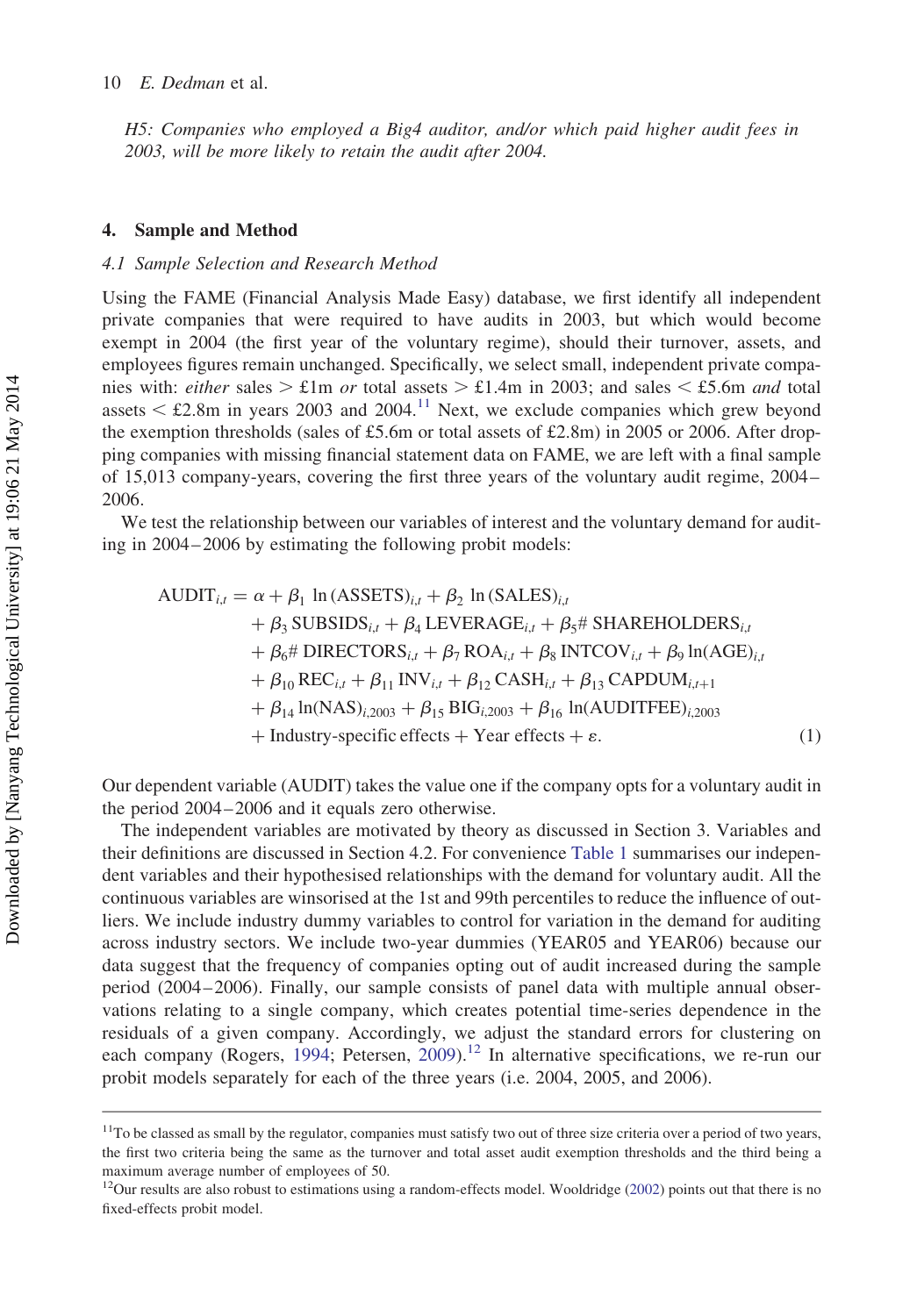| Variable name      | Description                                                                                                                         | <b>Hypothesis</b><br>tested | Predicted<br>sign        |
|--------------------|-------------------------------------------------------------------------------------------------------------------------------------|-----------------------------|--------------------------|
| ln(ASSETS)         |                                                                                                                                     |                             |                          |
|                    | Natural log of total assets                                                                                                         | H1: agency<br>costs         | $^{+}$                   |
| ln(SALES)          | Natural log of total sales                                                                                                          | H1                          |                          |
| <b>SUBSIDS</b>     |                                                                                                                                     | H1                          | $\pm$                    |
|                    | One if the company has one or more subsidiaries,<br>zero otherwise                                                                  |                             | $^{+}$                   |
| <b>LEVERAGE</b>    | Total debt divided by total assets                                                                                                  | H1                          | $\pm$                    |
| #SHAREHOLDERS      | The total number of shareholders                                                                                                    | H1                          | $^{+}$                   |
| #DIRECTORS         | The total number of directors on the board                                                                                          | H1                          | $^+$                     |
| <b>ROA</b>         | Pre-tax profits divided by total assets in 2003                                                                                     | $H2:$ firm risk             | $\overline{\mathcal{L}}$ |
| <b>INTCOV</b>      | One if interest coverage (profits before interest and                                                                               | H <sub>2</sub>              | $\gamma$                 |
|                    | tax divided by the interest expense) is above the<br>sample median (for sample firms reporting<br>interest expense), zero otherwise |                             |                          |
| ln(AGE)            | Natural log of the company's age                                                                                                    | H <sub>2</sub>              |                          |
| <b>RECEIVABLES</b> | Receivables/total assets                                                                                                            | H <sub>2</sub>              | $\overline{\mathcal{L}}$ |
| <b>INVENTORY</b>   | Inventory/total assets                                                                                                              | H <sub>2</sub>              | $\overline{\mathcal{L}}$ |
| <b>CASH</b>        | Cash and cash equivalents/total assets                                                                                              | H <sub>2</sub>              | $\overline{\cdot}$       |
| <b>CAPDUM</b>      | One if the company issues new equity capital                                                                                        | $H3:$ new                   | $^{+}$                   |
|                    | during the year following audit                                                                                                     | capital                     |                          |
| ln(NAS)            | The natural log of (one plus) NAS fees in 2003                                                                                      | H4: audit and<br><b>NAS</b> | $^{+}$                   |
| <b>BIG</b>         | One if the company was audited by a Big Four                                                                                        | H <sub>5</sub> : audit      | $\overline{+}$           |
|                    | audit firm in 2003, zero if non-Big Four                                                                                            | assurance                   |                          |
| ln(AUDITER)        | The natural log of (one plus) audit fees in 2003                                                                                    | H <sub>5</sub>              | $\hspace{0.1mm} +$       |

<span id="page-12-0"></span>Table 1. Independent variables, hypotheses tested and their expected influence on the demand for voluntary auditing

# 4.2 Variable Selection

We wish to test the association between the decision to purchase a voluntary audit and predictors of demand for audit, which we categorise in our hypotheses as measures of: H1, agency costs; H2, company risk; H3, requirement for capital; H4, joint provision of audit services and NAS; and H5, prior demand for audit assurance.

#### 4.2.1 Agency cost variables

H1 requires measures of company size, complexity, leverage, ownership dispersion, and board size. We use two measures of company size in our tests, the natural logarithms of total assets and sales. Following Simunic ([1980\)](#page-24-0), we measure company complexity using the presence of subsidiaries to indicate a diversified company. In our sample, most companies do not have subsidiaries, so we use a dummy variable rather than a continuous variable, coding it as one if a sample company has any subsidiaries, otherwise zero. In common with other studies (e.g. Senkow et al., [2001;](#page-24-0) Hay and Davis, [2004\)](#page-24-0) we measure leverage as total debt divided by total assets. Ownership dispersion is measured as the total number of shareholders, and board size is the total number of directors on the board at the year end.

#### 4.2.2 Company risk measures

We measure company performance as profitability (return on assets (ROA)). We also include an interest coverage variable as a measure of how well the company is able to service its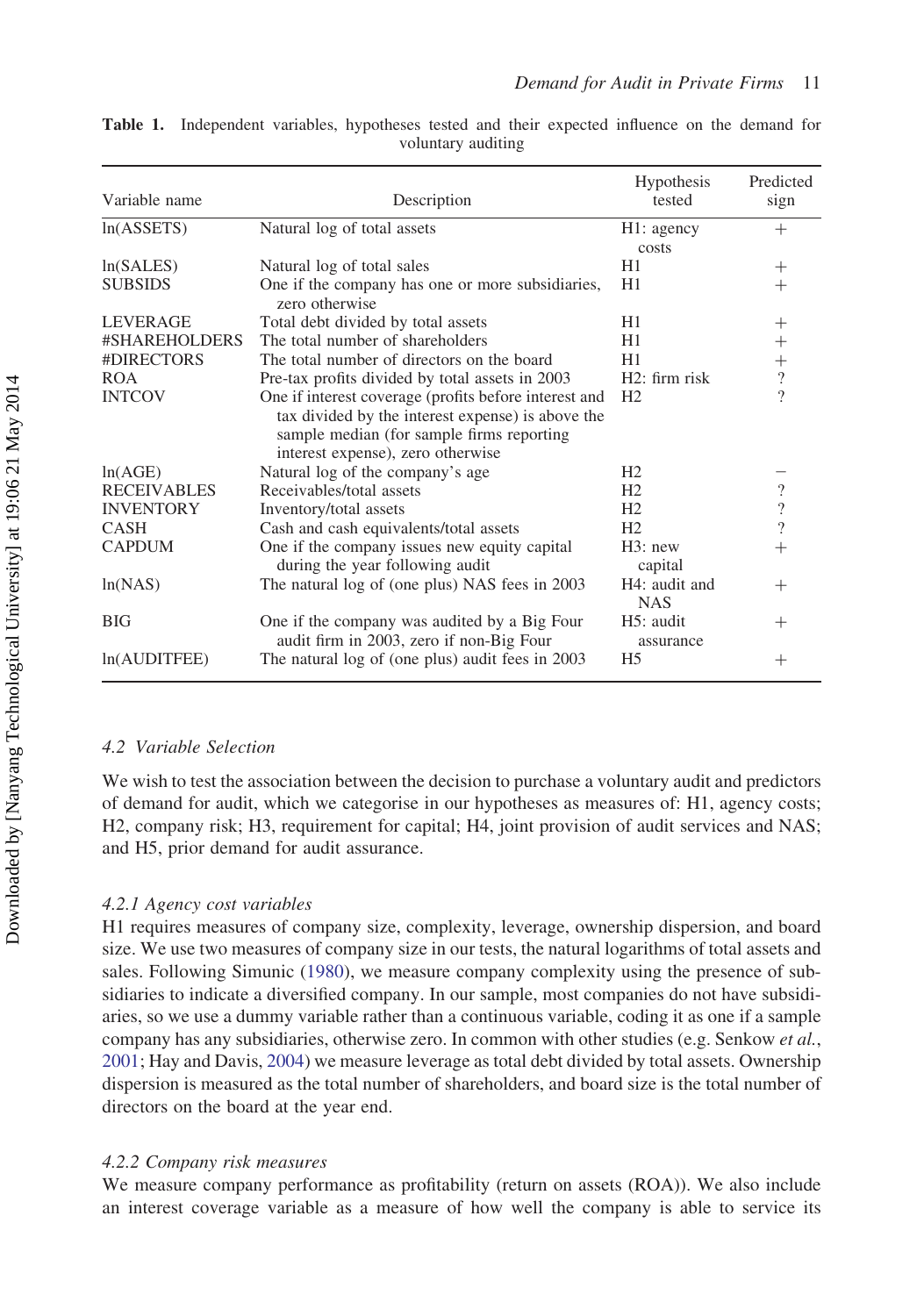debts. This is a dummy variable, coded one if the company (a) reports non-zero interest expense for the year and (b) the company's profit before interest and taxation, divided by interest expense, is higher than the median for all sample companies with non-zero interest expense; all other company-years are coded zero. As earnings management may have changed in the voluntary audit regime (Dedman and Kausar, [2012](#page-23-0)), we measure ROA using data from 2003, when all sample companies were required to have audits. Company age is measured as the number of years since incorporation. Following Simunic ([1980\)](#page-24-0), we define risky balance sheet assets as receivables and inventory, and measure these as a proportion of total assets. We also include in our tests the amount of cash reported at year end, again scaled by total assets (Godwin and Freedman, [1993\)](#page-23-0).

# 4.2.3 Raising capital

Private companies are able to raise equity finance from private investors and we expect that the voluntary demand for audits is greater among companies that intend to raise new equity capital. To control for this we include a dummy variable, which equals one if the company issues new equity during the 12 months following the current year end, otherwise zero.

#### 4.2.4 Audit services and NAS

Any UK company that has its financial statements audited is required to disclose the audit and non-audit fees that it pays to its auditor. If a company chooses to stop having an audit during the voluntary regime, it is not required to disclose the fees that it continues to pay to its former auditor for any recurring NAS. By necessity, our NAS variables are therefore measured using the NAS fee disclosures in the final year of the mandatory regime (i.e. 2003) when all sample companies were required to disclose the fees paid to their auditors for NAS. Following prior studies (e.g. DeFond *et al.*, [2002](#page-23-0); Ashbaugh *et al.*, [2003](#page-23-0)), we measure NAS as the natural log of (one plus) NAS fees in 2003.<sup>13</sup>

# 4.2.5 Demand for audit assurance

H5 predicts that a company with a higher demand for audit assurance in the mandatory regime is more likely to purchase an audit voluntarily. To test this, we include a dummy variable which equals one (zero) if the company was audited by a Big4 (non-Big4) audit firm during 2003 (the final year of the mandatory regime). Prior studies (Abdel-Khalik, [1993](#page-23-0); Bell et al., [2001](#page-23-0)) suggest that companies with a high demand for audit assurance pay higher audit fees so we include the natural logarithm of the audit fee paid by the company in 2003 as a predictor of its subsequent decision to purchase an audit voluntarily.

### 5. Analysis

# 5.1 Descriptive Statistics

[Table 2](#page-14-0) reports the descriptive statistics. We find that 62.4% of our sample companies continue to have audits in the years 2004 – 2006. However, untabulated statistics indicate a steady decline in voluntary audits over our sample period. Similar to the first year of Canadian exemption in which 73% of companies retained the audit (Rennie et al., [2003](#page-24-0)), we find that 71% of our UK sample retained the audit in 2004, but this dropped to 60% in 2005, and then to 52% in

 $13$ To check whether our NAS results are robust, we also compute NAS as the ratio of non-audit fees to total fees (%NAS) and re-run our probit model given in Equation (1). The results are similar to those reported in the paper, i.e. there is a significant positive relation between %NAS and the likelihood of voluntary audits.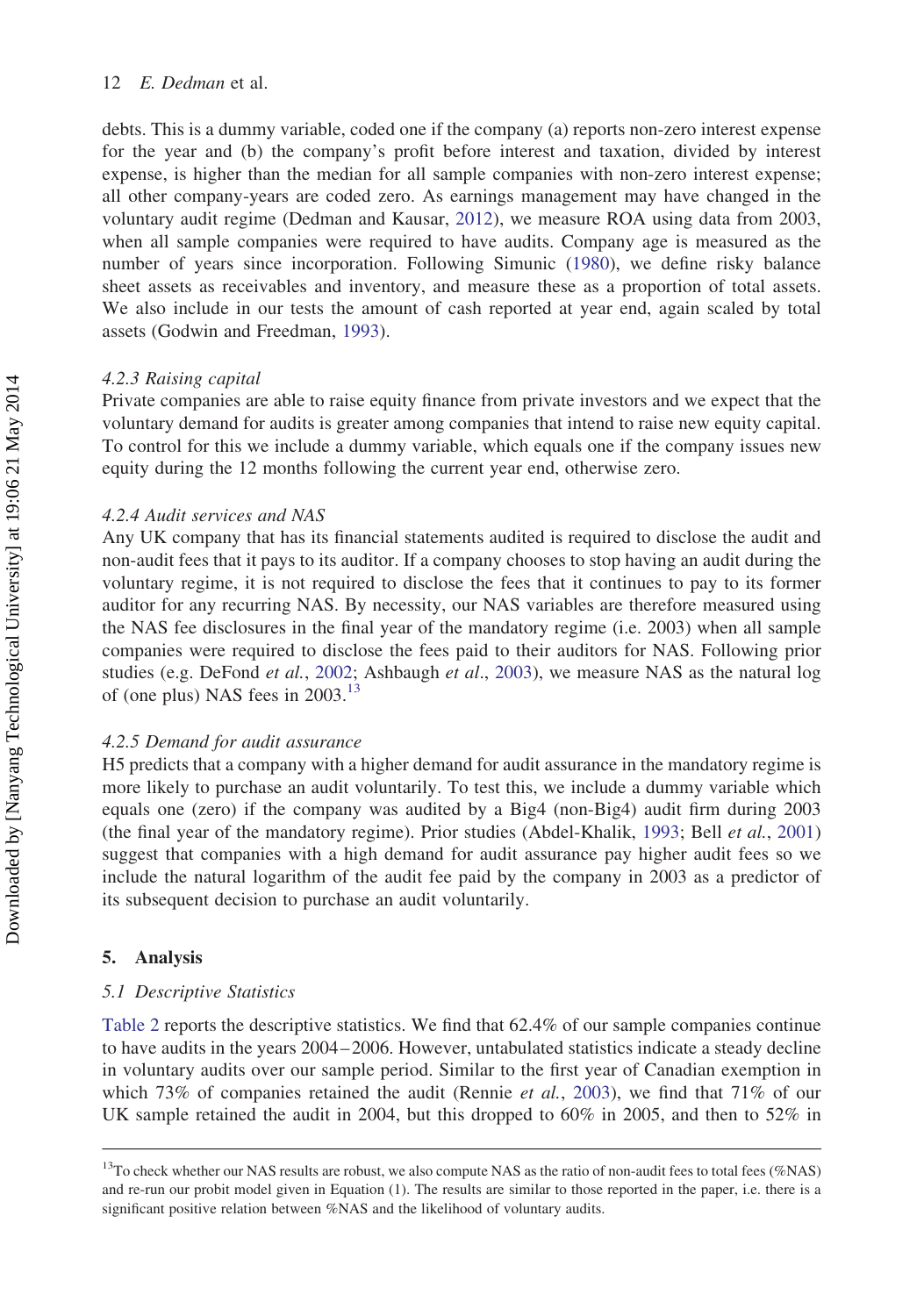<span id="page-14-0"></span>

| Variable                                 | Mean  | <b>SD</b> | Min            | Max   |
|------------------------------------------|-------|-----------|----------------|-------|
| <b>AUDIT</b>                             | 0.624 | 0.484     | $\Omega$       |       |
| Total assets (£000)                      | 1.186 | 727       | 80             | 2800  |
| Sales $(\text{\pounds}000)$              | 2.078 | 1352      | 26             | 5600  |
| ln(ASSETS)                               | 6.834 | 0.776     | 4.382          | 7.937 |
| ln(SALES)                                | 7.291 | 1.056     | 3.258          | 8.631 |
| <b>SUBSIDS</b>                           | 0.217 | 0.412     | $\theta$       |       |
| <b>LEVERAGE</b>                          | 0.214 | 0.277     | $\Omega$       | 1.500 |
| #SHAREHOLDERS                            | 3.703 | 2.823     |                | 19    |
| #DIRECTORS                               | 3.793 | 1.528     | $\overline{2}$ | 10    |
| ROA in 2003                              | 0.090 | 0.213     | $-0.828$       | 0.768 |
| <b>INTCOV</b>                            | 0.336 | 0.472     | $\overline{0}$ |       |
| Company's age (years)                    | 20.26 | 16.19     | 3              | 84    |
| ln(AGE)                                  | 2.738 | 0.736     | 1.099          | 4.431 |
| <b>RECEIVABLES</b>                       | 0.311 | 0.215     | $\theta$       |       |
| <b>INVENTORY</b>                         | 0.244 | 0.205     | $\Omega$       |       |
| <b>CASH</b>                              | 0.179 | 0.218     | $\Omega$       | 0.901 |
| <b>CAPDUM</b>                            | 0.138 | 0.345     | $\Omega$       |       |
| Non-audit fees (£000) in 2003            | 0.826 | 3.151     | $\Omega$       | 24    |
| ln(NAS)                                  | 0.213 | 0.633     | $\Omega$       | 3.219 |
| $%$ NAS                                  | 0.057 | 0.172     | $\Omega$       | 0.818 |
| <b>BIG</b> in 2003                       | 0.054 | 0.225     | $\Omega$       |       |
| Audit fees $(\text{\pounds}000)$ in 2003 | 5.099 | 3.891     |                | 26    |
| ln(AUDITER)                              | 1.649 | 0.550     | 0.693          | 3.296 |

Table 2. Descriptive statistics (15,013 company-years)

Notes: Unless otherwise stated, all variables are measured during the sample period, 2004–2006.

 $AUDIT =$  one if the company voluntarily purchases an audit, zero if the company elects not to have an audit;  $ln(ASSETS) =$  natural log of total assets;  $ln(SALES) =$  natural log of total sales; SUBSIDS = if the company has one or more subsidiaries, zero otherwise; LEVERAGE  $=$  total debt divided by total assets; #SHAREHOLDERS  $=$  the total number of shareholders;  $\#DIRECTORS =$  the total number of directors on the board;  $ROA =$  pre-tax profits divided by total assets in 2003; INTCOV = one if interest coverage (profits before interest and tax divided by the interest expense) is above the sample median, zero otherwise;  $ln(AGE)$  = natural log of the company's age; RECEIVABLES = receivables/ total assets;  $\text{INVENTORY} = \text{inventory/total assets}$ ;  $\text{CASH} = \text{cash and cash equivalents/total assets}$ ;  $\text{CAPDUM} = \text{one}$ if the company issued new equity capital during the current year;  $ln(NAS) =$  the natural log of (one plus) non-audit service fees in 2003;  $\%$ NAS = non-audit service fees divided by total (audit and non-audit) fees in 2003; BIG = one if the company was audited by a Big Four audit firm in 2003, zero if non-Big Four;  $ln(AUDITEEE) = the$  natural log of (one plus) audit fees in 2003.

2006. This is consistent with companies either learning late that they can opt out of audit, or with them needing time to adjust their banking covenants in order to take advantage of the audit exemption. Our multivariate tests control for this trend in two ways. First, we include the YEAR05 and YEAR06 dummy variables to allow the model intercept to vary by year. Second, we run our regression models on each sample year individually.

Sample companies are small, with mean total assets of £1.2m and mean sales of £2.1m; 21.7% have at least one subsidiary and average leverage is 21.4%. The mean number of shareholders and board members is less than four, confirming that private companies have relatively high concentration of ownership and control. The companies generate an average ROA of 9%. Around a third of our sample companies do not report any interest expense and so the average for our above-median interest coverage measure is also around a third. The companies have been incorporated for 20.26 years, on average. Receivables, inventory, and cash make up 31.1%, 24.4% and 17.9% of total assets, respectively. 13.8% of our observations issued equity in the following year. Average audit and non-audit fees are £5099 and £826, respectively, and 5.4% of our companies employed Big Four auditors in 2003.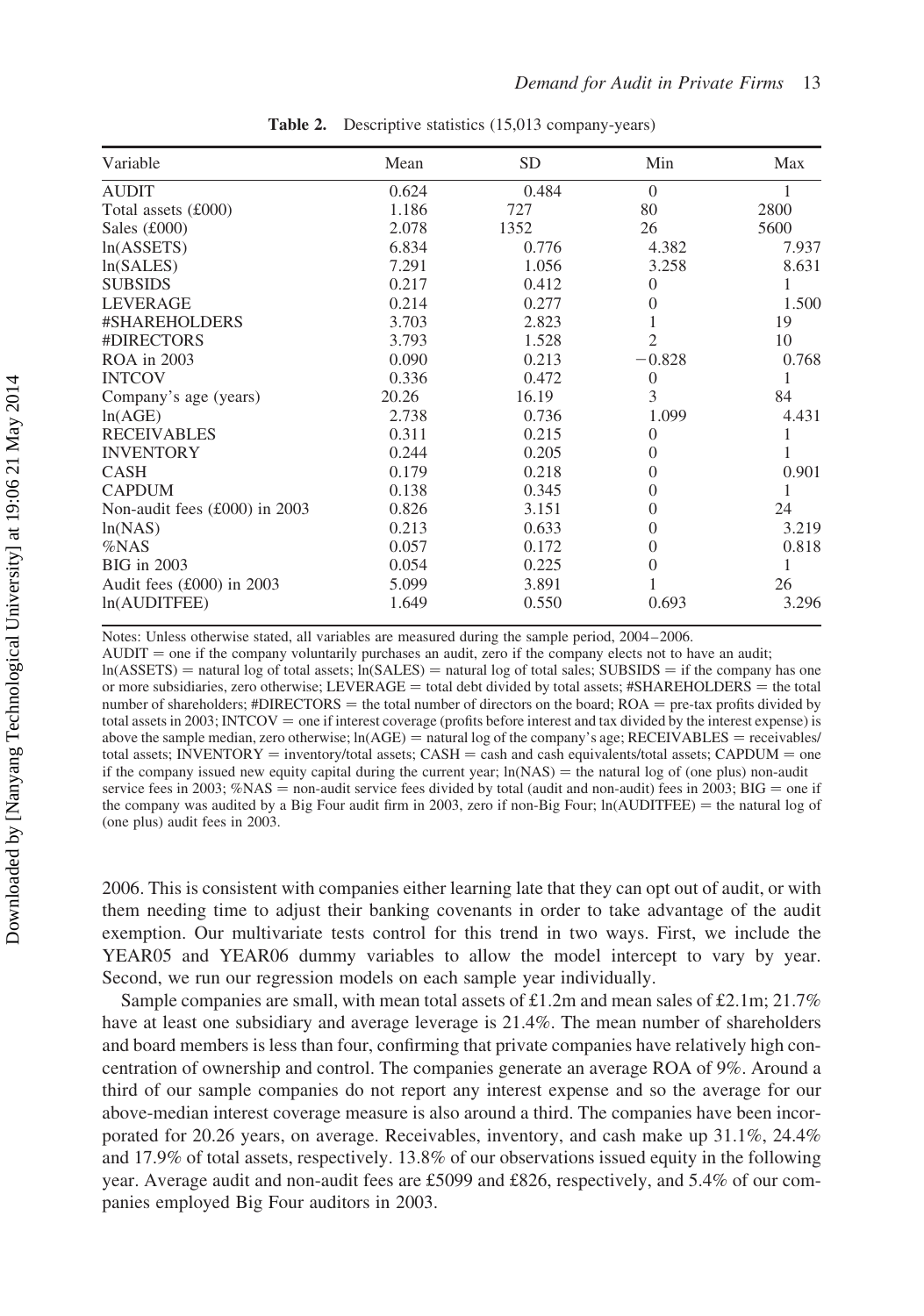#### 5.2 Univariate Analysis

[Table 3](#page-16-0) presents the mean values of our independent variables for companies that have voluntary audits (AUDIT = 1;  $n = 9372$ ) and those that do not have voluntary audits (AUDIT = 0;  $n =$ 5641).

Consistent with H1 (agency costs), the univariate comparisons indicate that companies purchasing an audit are larger, on average, than those which do not retain the audit. Our finding that audited companies are more likely to have at least one subsidiary has not been documented in prior research. Leverage is higher in audited companies compared to unaudited companies, although the difference is significant at only the  $10\%$  level (*t*-statistic  $= 1.782$ ). This may be due to companies having long relationships with lenders, who have private access to timely, inside information about the company (Fama, [1985](#page-23-0)). Although prior researchers have speculated that ownership dispersion likely affects the audit decision (Senkow *et al.*, [2001\)](#page-24-0), this has been difficult to test previously due to lack of data.<sup>14</sup> Our results, however, indicate that audited companies do have more dispersed ownership, measured as the number of shareholders. In line with companies using the audit to reduce communication and control issues stemming from larger boards, we also find that audited companies have more directors than unaudited companies. Taken together, these results strongly support the hypothesis that private companies with higher agency costs are more likely to purchase an audit.

H2 focuses on whether the company risk measures – financial performance, the ability to service debts, the proportion of balance sheet assets classed as 'risky', and the age of the company – are associated with the audit purchase decision. The results show that audited companies reported significantly lower profits ( $ROA = 7.3\%$ ) than unaudited companies in 2003  $(ROA = 11.9\%; t-stat for difference in means = 12.88)$ . This is in line with companies with worse performance wishing to signal to users of accounts that they are creditworthy (Rogers and Stocken, [2005\)](#page-24-0). There is no difference in the proportion of companies with above-median ability to cover interest expense from profits in the audited versus non-audited sub-samples. There are also no significant differences in the average values of risky balance sheet components (inventory, receivables and cash), or in company age between audited and unaudited companies.

H3 posits that companies will be more likely to retain an audit if they intend to raise capital, a relationship untested in prior literature. H3 is supported by the results in [Table 3](#page-16-0), which shows that 15.4% of audited companies issue equity during the following year, compared to only 11.2% of unaudited companies; this difference is statistically significant  $(t = 7.252)$ .

H4 suggests that there is a positive association between the purchase of NAS and the audit retention decision. Although this has been tested in prior literature, no significant relationship has been observed (Senkow *et al.*, [2001;](#page-24-0) Seow, [2001\)](#page-24-0). This may be due to prior problems with obtaining comprehensive samples and data. Our univariate results indeed show that audited companies made significantly higher NAS purchases in 2003, both in terms of absolute value and as a proportion of total fees.

Finally, the univariate results are consistent with H5, that companies exhibiting a greater demand for audit assurance in the mandatory audit period are more likely to retain the audit in the voluntary audit period. In particular, 6.7% of companies retaining the audit previously engaged a Big4 auditor in 2003, compared to only 3.1% of companies which later opted out of the audit ( $t = 9.466$ ). Further, the 2003 audit fees are significantly higher for companies which later retained the audit ( $t = 24.154$ ).

 $14$ One exception is Seow ([2001\)](#page-24-0) who finds a significant positive association between the number of non-director shareholders and voluntary audit in a small sample of 32 observations.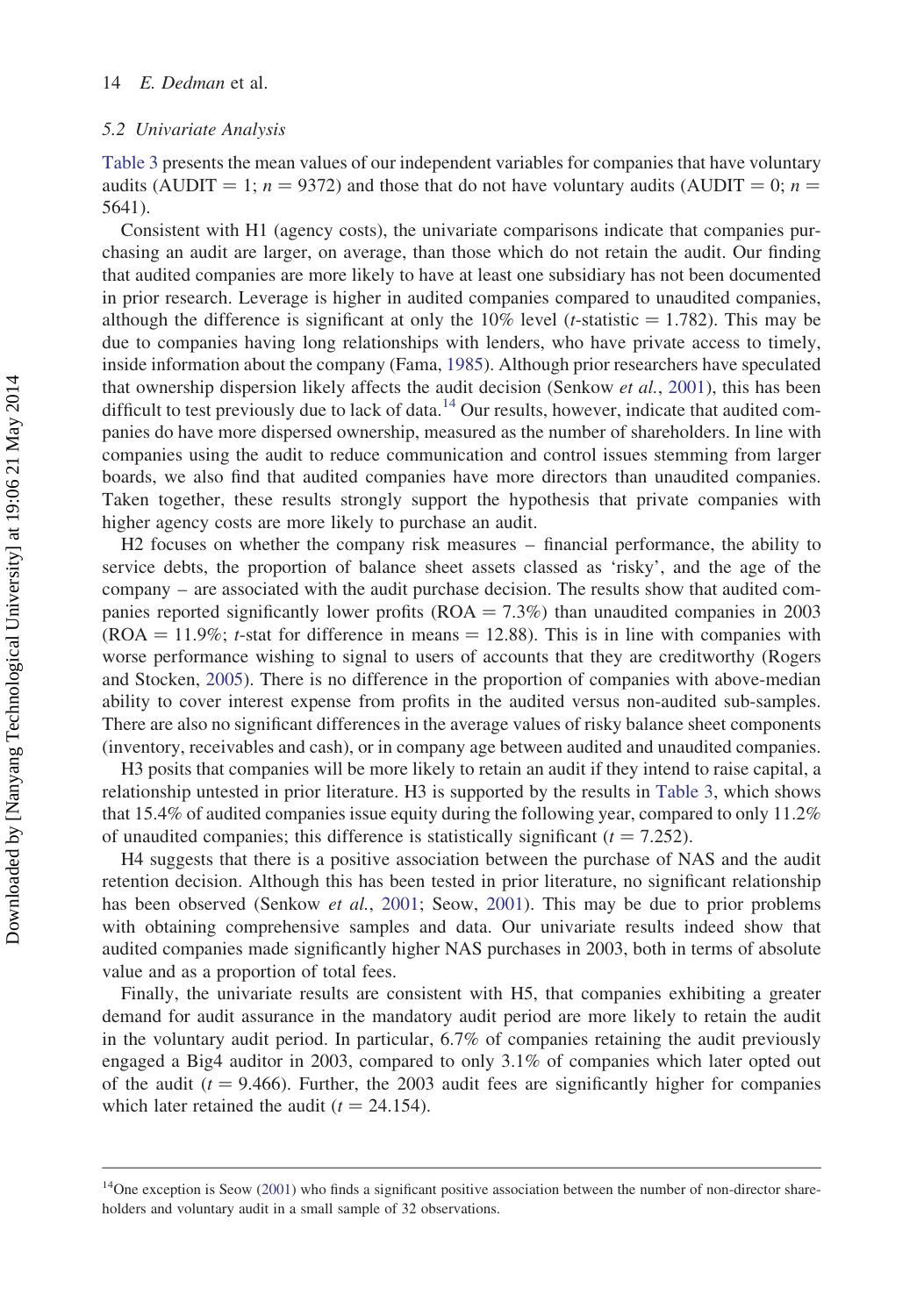| Variable           | $AUDIT = 1 (n = 9372)$ | $AUDIT = 0 (n = 5641)$ | t-Statistic |
|--------------------|------------------------|------------------------|-------------|
| ln(ASSETS)         | 6.946                  | 6.648                  | 23.238***   |
| ln(SALES)          | 7.366                  | 7.164                  | $11.468***$ |
| <b>SUBSIDS</b>     | 0.276                  | 0.120                  | 22.833***   |
| <b>LEVERAGE</b>    | 0.217                  | 0.209                  | 1.782*      |
| #SHAREHOLDERS      | 3.963                  | 3.271                  | $14.656***$ |
| #DIRECTORS         | 4.020                  | 3.415                  | 23.944***   |
| <b>ROA</b>         | 0.073                  | 0.119                  | $-12.88***$ |
| <b>INTCOV</b>      | 0.332                  | 0.342                  | $-1.155$    |
| ln(AGE)            | 2.745                  | 2.726                  | 1.491       |
| <b>RECEIVABLES</b> | 0.311                  | 0.311                  | 0.250       |
| <b>INVENTORY</b>   | 0.242                  | 0.247                  | 1.580       |
| <b>CASH</b>        | 0.184                  | 0.171                  | 1.000       |
| <b>CAPDUM</b>      | 0.154                  | 0.112                  | $7.252***$  |
| ln(NAS)            | 0.265                  | 0.127                  | $13.053***$ |
| $%$ NAS            | 0.068                  | 0.039                  | 9.899***    |
| <b>BIG</b>         | 0.067                  | 0.031                  | $9.466***$  |
| ln(AUDITER)        | 1.732                  | 1.512                  | 24.154***   |

<span id="page-16-0"></span>Table 3. Variable means for companies that purchase (do not purchase) audits (15,013 company-years)

Notes: Unless otherwise stated, all variables are measured during the sample period, 2004–2006.

 $AUDIT =$  one if the company voluntarily purchases an audit, zero if the company elects not to have an audit;  $ln(ASSETS) =$  natural log of total assets;  $ln(SALES) =$  natural log of total sales; SUBSIDS = if the company has one or more subsidiaries, zero otherwise; LEVERAGE = total debt divided by total assets;  $\#SHAREHOLDERS$  = the total number of shareholders;  $\#DIRECTORS$  = the total number of directors on the board;  $ROA$  = pre-tax profits divided by total assets in 2003; INTCOV = one if interest coverage (profits before interest and tax divided by the interest expense) is above the sample median, zero otherwise;  $ln(AGE) =$  natural log of the company's age; RECEIVABLES = receivables/ total assets; INVENTORY = inventory/total assets; CASH = cash and cash equivalents/total assets; CAPDUM = one if the company issued new equity capital during the current year;  $ln(NAS) =$  the natural log of (one plus) non-audit service fees in 2003;  $\%NAS =$  non-audit service fees divided by total (audit and non-audit) fees in 2003; BIG = one if the company was audited by a Big Four audit firm in 2003, zero if non-Big Four;  $ln(AUDITEEE) = the$  natural log of (one plus) audit fees in 2003.

<sup>∗</sup>Statistically significant at 10% level.

∗∗Statistically significant at 5% level.

∗∗∗Statistically significant at 1% level.

In summary, the univariate comparisons in Table 3 provide strong support for: H1, agency costs; H3, requirement for capital; H4 joint provision of NAS and audit; and H5, prior demand for audit assurance. Limited support is found for H2, company risk.

#### 5.3 Pairwise Correlations

[Table 4](#page-17-0) provides a correlation matrix. The pairwise correlations are not large (max  $= 0.358$ ) indicating there are no problems with collinearity for our regression analysis.

#### 5.4 Multivariate Analysis

This section reports the results for Equation (1) which tests the association between the purchase of a voluntary audit and variables designed to test our five hypotheses.

[Table 5](#page-18-0) reports the results from our main regression models. The first column contains results for the full sample, for which we also include year dummies. The other columns contain the results of running the model on individual sample years. In terms of H1, the results provide compelling evidence of a positive association between the demand for voluntary audit and agency costs. Consistent with H1, the size, complexity, ownership dispersion, and board size variables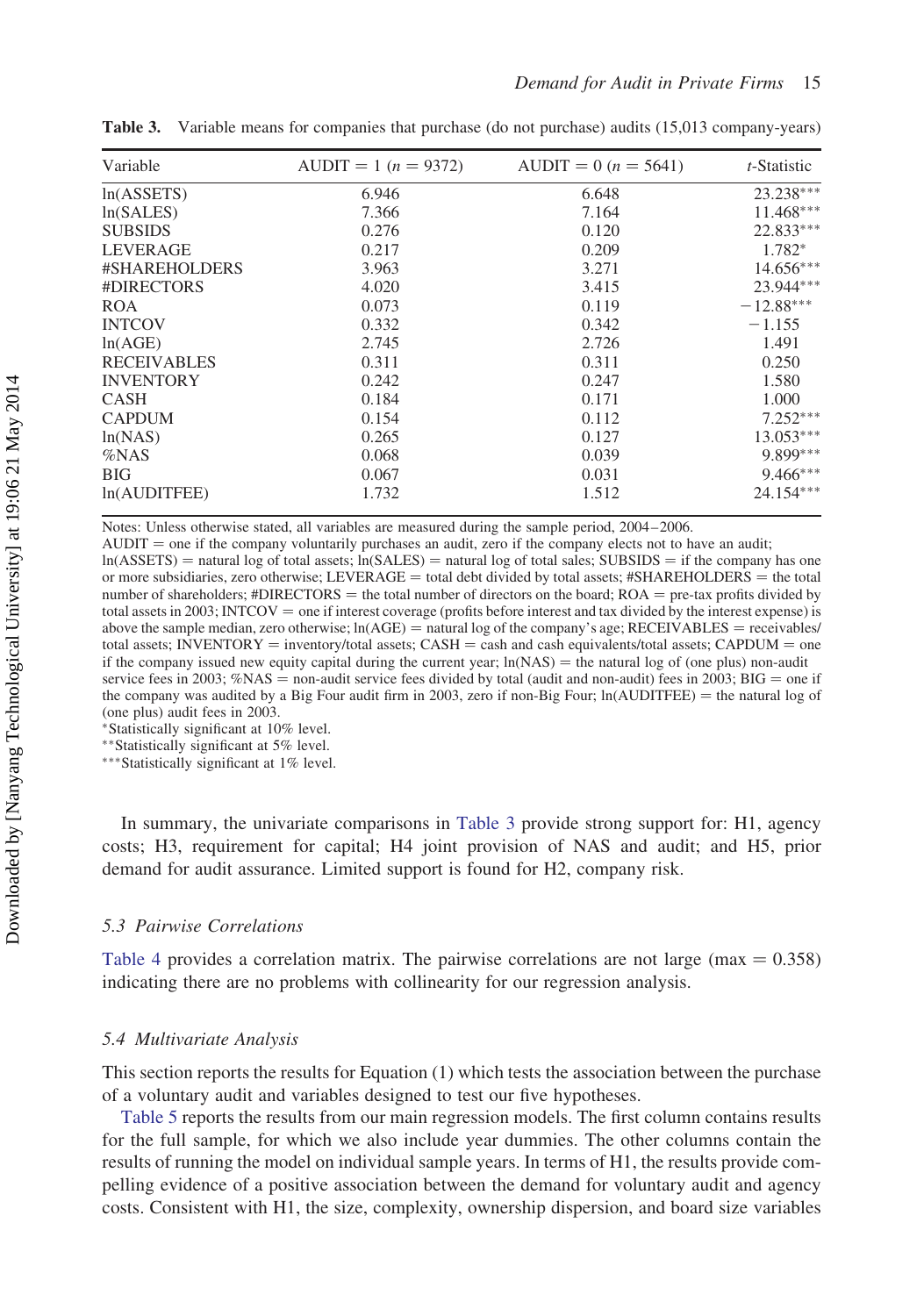<span id="page-17-0"></span>

|    |                 |          | 2        | 3        | 4        | 5        | 6        |          | 8        | 9        | 10       | 11       | 12       | 13       | 14    | 15              | -16 |
|----|-----------------|----------|----------|----------|----------|----------|----------|----------|----------|----------|----------|----------|----------|----------|-------|-----------------|-----|
|    | Audit           |          |          |          |          |          |          |          |          |          |          |          |          |          |       |                 |     |
|    | 2 $ln(ASSETS)$  | 0.186    |          |          |          |          |          |          |          |          |          |          |          |          |       |                 |     |
|    | $3 \ln(SALES)$  | 0.093    | 0.050    |          |          |          |          |          |          |          |          |          |          |          |       |                 |     |
|    | 4 SUBSIDS       | 0.183    | 0.248    | $-0.027$ |          |          |          |          |          |          |          |          |          |          |       |                 |     |
|    | 5 LEVERAGE      | 0.014    | 0.032    | $-0.123$ | 0.081    |          |          |          |          |          |          |          |          |          |       |                 |     |
|    | 6 #SHAREHOLDERS | 0.119    | 0.142    | 0.002    | 0.125    | $-0.014$ |          |          |          |          |          |          |          |          |       |                 |     |
|    | #DIRECTORS      | 0.192    | 0.192    | 0.082    | 0.141    | $-0.043$ | 0.358    |          |          |          |          |          |          |          |       |                 |     |
|    | 8 ROA           | $-0.105$ | $-0.141$ | 0.029    | $-0.146$ | $-0.256$ | $-0.096$ | $-0.120$ |          |          |          |          |          |          |       |                 |     |
|    | 9 INTCOV        | $-0.010$ | 0.032    | 0.173    | $-0.024$ | $-0.135$ | $-0.044$ | $-0.014$ | 0.125    |          |          |          |          |          |       |                 |     |
| 10 | ln(AGE)         | 0.013    | 0.194    | $-0.068$ | 0.007    | $-0.132$ | 0.069    | 0.132    | $-0.099$ | $-0.032$ |          |          |          |          |       |                 |     |
| 11 | REC             | $-0.002$ | $-0.230$ | 0.228    | $-0.069$ | $-0.082$ | $-0.013$ | $-0.024$ | 0.010    | 0.092    | $-0.148$ |          |          |          |       |                 |     |
| 12 | <b>INV</b>      | $-0.013$ | $-0.046$ | 0.010    | $-0.004$ | 0.101    | $-0.027$ | $-0.027$ | $-0.053$ | $-0.013$ | 0.035    | $-0.301$ |          |          |       |                 |     |
| 13 | <b>CASH</b>     | 0.029    | $-0.114$ | 0.003    | $-0.045$ | $-0.309$ | $-0.020$ | 0.017    | 0.156    | $-0.057$ | $-0.018$ | $-0.187$ | $-0.275$ |          |       |                 |     |
|    | 14 CAPDUM       | 0.059    | 0.080    | 0.006    | 0.090    | 0.000    | 0.093    | 0.072    | $-0.101$ | $-0.029$ | 0.064    | $-0.017$ | 0.000    | $-0.017$ |       |                 |     |
| 15 | ln(NAS)         | 0.106    | 0.071    | 0.060    | 0.128    | 0.017    | 0.075    | 0.070    | $-0.122$ | $-0.020$ | $-0.053$ | $-0.005$ | 0.010    | 0.027    | 0.048 |                 |     |
| 16 | BIG             | 0.077    | 0.056    | $-0.002$ | 0.060    | 0.040    | 0.038    | 0.062    | $-0.064$ | $-0.011$ | $-0.014$ | $-0.015$ | 0.010    | 0.018    | 0.044 | $0.101 \quad 1$ |     |
|    | ln(AUDITER)     | 0.193    | 0.220    | 0.287    | 0.266    | 0.018    | 0.127    | 0.172    | $-0.213$ | 0.004    | 0.077    | $-0.003$ | 0.022    | 0.027    | 0.097 | 0.172 0.092     |     |

Notes: AUDIT = one if the company voluntarily purchases an audit, zero if the company elects not to have an audit; ln(ASSETS) = natural log of total assets; ln(SALES) = natural log of total sales; SUBSIDS = if the company has one or more subsidiaries, zero otherwise; LEVERAGE = total debt divided by total assets; #SHAREHOLDERS = the total number of shareholders; #DIRECTORS = the total number of directors on the board;  $ROA = pre-tax$  profits divided by total assets in 2003; INTCOV = one if interest coverage (profits before interest and tax divided by the interest expense) is above the sample median, zero otherwise;  $\ln(AGE)$  = natural log of the company's age; RECEIVABLES = receivables/total assets; INVENTORY = inventory/total assets; CASH = cash and cash equivalents/total assets; CAPDUM = one if the company issued new equity capital during the current year; ln(NAS) = the natural log of (one plus) non-audit service fees in 2003;  $\%$ NAS = non-audit service fees divided by total (audit and non-audit) fees in 2003; BIG = one if the company was audited by a Big Four audit firm in 2003, zero if non-Big Four;  $\ln(AUDITEEE) =$  the natural log of (one plus) audit fees in 2003.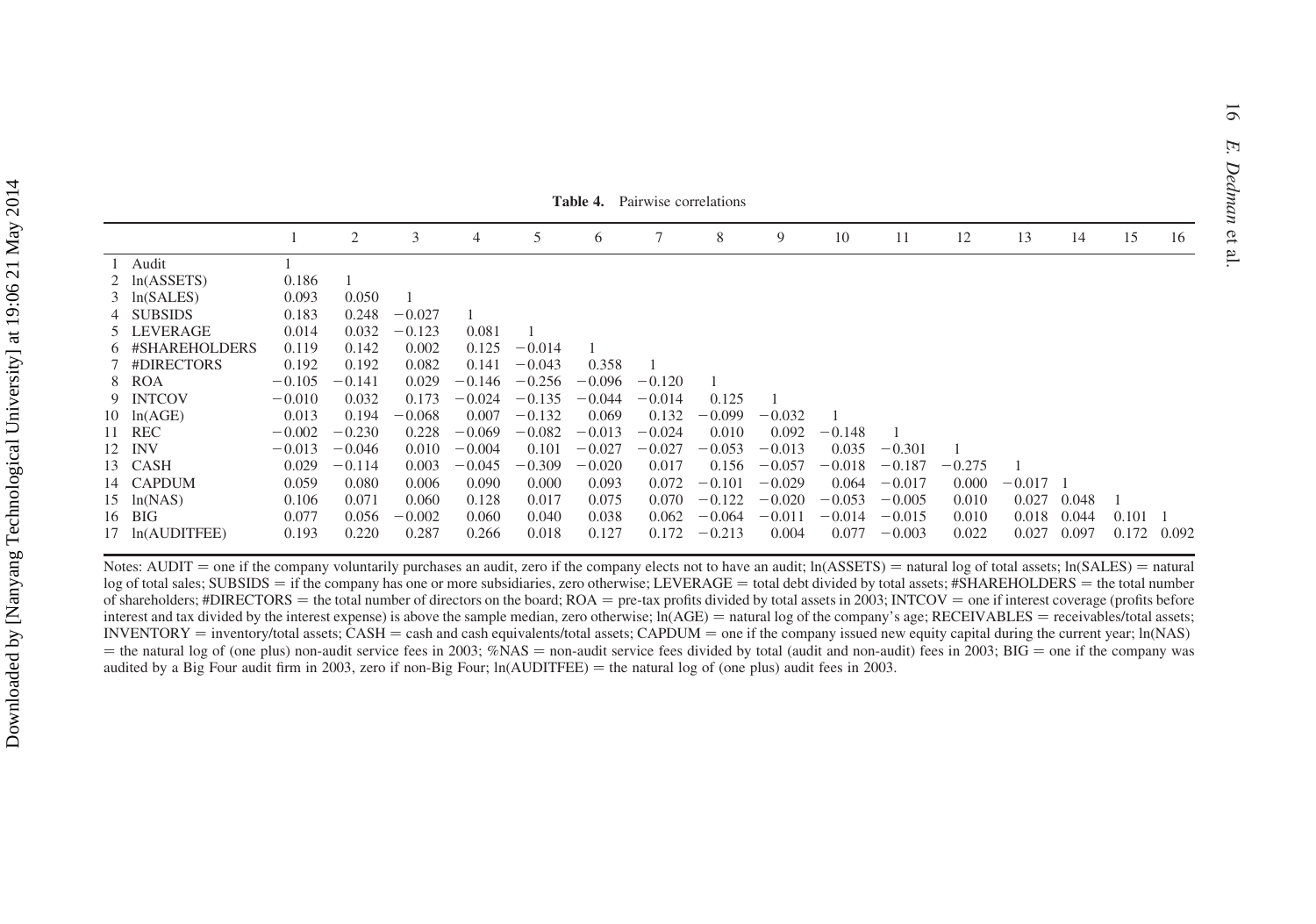<span id="page-18-0"></span>

|                    |          | Full sample $(n = 15,013)$ | Year 2004 ( $n = 6274$ ) |             |          | Year 2005 ( $n = 5033$ ) | Year 2006 ( $n = 3706$ ) |            |
|--------------------|----------|----------------------------|--------------------------|-------------|----------|--------------------------|--------------------------|------------|
|                    | Coeff.   | z-stat                     | Coeff.                   | $z$ -stat   | Coeff.   | z-stat                   | Coeff.                   | z-stat     |
| ln(ASSETS)         | 0.208    | $9.37***$                  | 0.215                    | $8.12***$   | 0.224    | $7.84***$                | 0.182                    | $5.53***$  |
| ln(SALES)          | 0.099    | 5.99***                    | 0.114                    | $5.51***$   | 0.104    | $4.91***$                | 0.077                    | $3.28***$  |
| <b>SUBSIDS</b>     | 0.354    | $8.29***$                  | 0.421                    | $8.29***$   | 0.337    | $6.51***$                | 0.287                    | $4.94***$  |
| <b>LEVERAGE</b>    | 0.095    | 1.59                       | 0.001                    | 0.02        | 0.197    | $2.47**$                 | 0.095                    | 1.05       |
| #SHAREHOLDERS      | 0.017    | $2.63***$                  | 0.013                    | 1.80*       | 0.009    | 1.18                     | 0.031                    | $3.66***$  |
| #DIRECTORS         | 0.118    | $9.75***$                  | 0.105                    | $7.56***$   | 0.125    | $8.59***$                | 0.127                    | $7.88***$  |
| <b>ROA</b>         | $-0.207$ | $-2.61***$                 | $-0.276$                 | $-3.10***$  | $-0.174$ | $-1.73*$                 | $-0.123$                 | $-1.04$    |
| <b>INTCOV</b>      | $-0.024$ | $-0.84$                    | $-0.045$                 | $-1.19$     | 0.013    | 0.31                     | $-0.039$                 | $-0.82$    |
| ln(AGE)            | 0.006    | 0.25                       | 0.034                    | 1.36        | 0.017    | 0.59                     | $-0.072$                 | $-2.01**$  |
| <b>REC</b>         | 0.257    | $3.00***$                  | 0.257                    | $2.53**$    | 0.292    | $2.67***$                | 0.216                    | $1.71*$    |
| <b>INV</b>         | 0.277    | $3.29***$                  | 0.205                    | $2.06**$    | 0.337    | $3.11***$                | 0.313                    | $2.49**$   |
| <b>CASH</b>        | 0.438    | $5.28***$                  | 0.308                    | $3.09***$   | 0.599    | $5.55***$                | 0.429                    | $3.56***$  |
| <b>CAPDUM</b>      | 0.208    | $5.74***$                  | 0.283                    | 1.10        | 0.217    | $5.32***$                | 0.175                    | 1.46       |
| ln(NAS)            | 0.123    | $4.50***$                  | 0.055                    | $1.75*$     | 0.160    | $4.59***$                | 0.172                    | $4.42***$  |
| <b>BIG</b>         | 0.273    | $4.54***$                  | 0.112                    | 1.41        | 0.371    | $3.83***$                | 0.438                    | $3.82***$  |
| ln(AUDITFEE)       | 0.213    | $6.55***$                  | 0.246                    | $6.48***$   | 0.215    | $5.39***$                | 0.153                    | $3.42***$  |
| YEAR <sub>05</sub> | $-0.395$ | $-18.15***$                |                          |             |          |                          |                          |            |
| YEAR06             | $-0.538$ | $-23.75***$                |                          |             |          |                          |                          |            |
| Constant           | $-2.776$ | $-13.80***$                | $-2.905$                 | $-11.91***$ | $-3.486$ | $-13.37***$              | $-2.709$                 | $-9.08***$ |
| Industry effects   |          | Yes                        |                          | Yes         |          | Yes                      |                          | Yes        |
| Pseudo $R^2$       |          | 11.57%                     |                          | 9.49%       |          | 11.57%                   |                          | 9.72%      |

**Table 5.** Determinants of the company's decision to undergo a voluntary audit (2004–2006)

Note: The dependent variable equals zero if there is no audit, one if there is an audit. Variables are defined as in [Table](#page-17-0) 4.

<sup>∗</sup>Statistically significant at 10% level.

∗∗Statistically significant at 5% level.

∗∗∗Statistically significant at 1% level.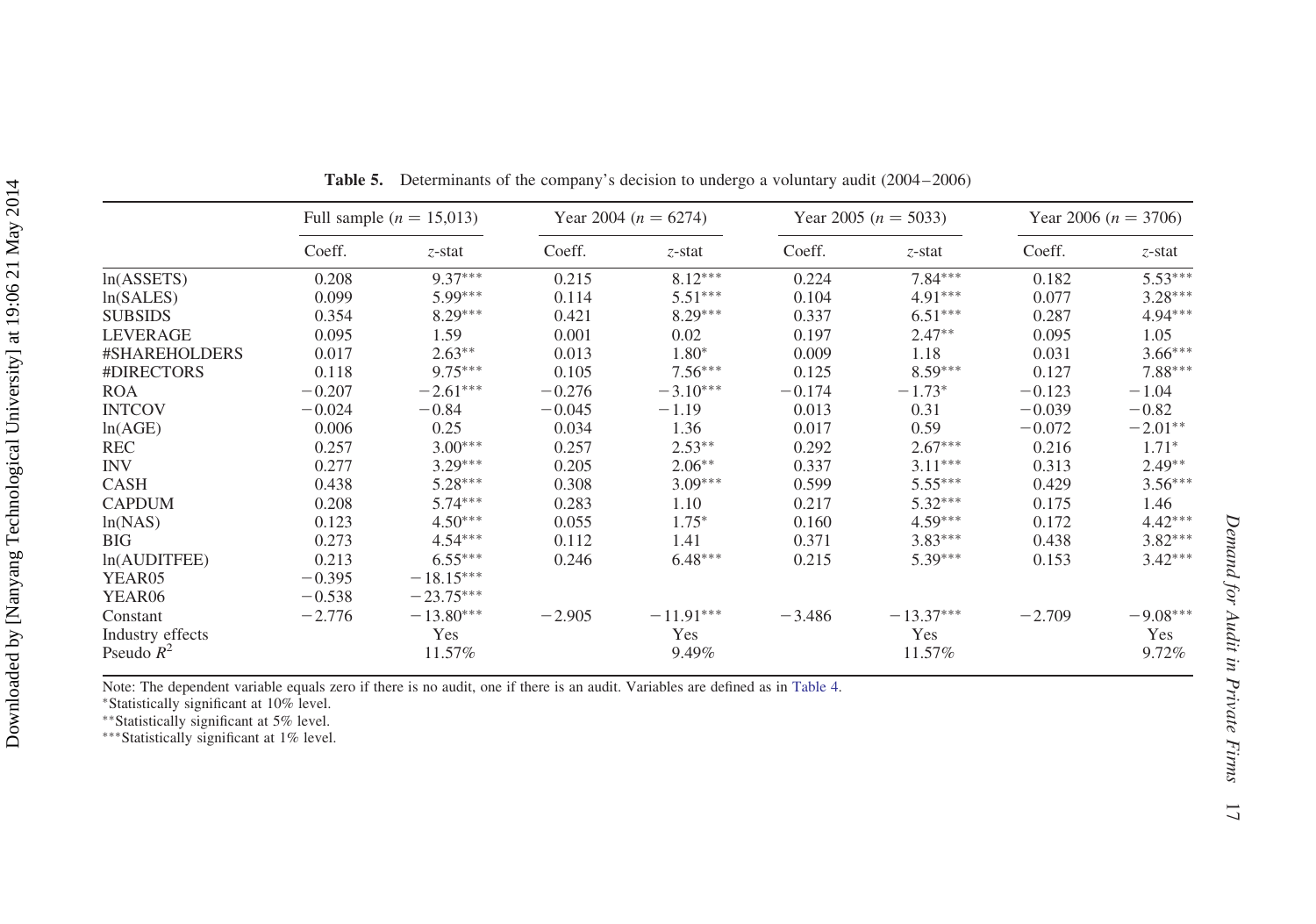are all significantly positively associated with having an audit. Further, with the exception of ownership dispersion (#SHAREHOLDERS) these agency measures remain positive and significant when we estimate the models on each year individually. Although significant in the full sample test and in other years, the #SHAREHOLDERS coefficient is insignificant in 2005, although its sign remains positive. The coefficient on LEVERAGE, though consistently positive as expected, fails to reach conventional levels of significance in any year except 2005. This may be due to relationship lending where the lender demands bespoke information, or to the directors of private companies offering their own assets as security for business loans. In this case, the banks would require validation of asset values from a source different to the audit, such as a report from a surveyor.<sup>15</sup>

In line with the univariate results, company performance is negatively associated with voluntary audit. For the reported tests we use ROA measured in 2003 because of the possibility that earnings management behaviour differs between the audit and no-audit sub-samples in the subsequent voluntary audit regime. The relationship between profitability in 2003 and the audit decision weakens over time, becoming insignificant by  $2006$ .<sup>16</sup> Company age is generally insignificant, except in 2006, when we observe a negative relationship. In this year, younger companies are more likely to purchase an audit. Risky balance sheet components, RECEIVABLES, INVENTORY and CASH, are all positively associated with AUDIT in the multivariate analysis, and the relationships are all statistically significant. These results are consistent with riskier companies having a greater demand for voluntary audit as predicted by H2.

Consistent with H3 (capital raising), the full sample results show a significant positive association between purchasing a non-mandatory audit and raising capital in the following year. The association between CAPDUM and AUDIT is positive in all tests, but only significant in the full sample and 2005.

The regression tests also provide support for H4, that private companies are more likely to retain the audit if they purchased other services from their auditor in 2003. The association between ln(NAS) and AUDIT is significantly positive in the full sample and in each individual year.

H5 is that prior demand for audit assurance, evidenced by the use of a Big 4 auditor or the payment of a higher audit fee in 2003, is positively associated with voluntary audit. This hypothesis is also generally supported by the results in [Table 5.](#page-18-0) The purchase of a non-mandatory audit is positively associated with both BIG and ln(AUDITFEE), and the coefficients are all significant, apart from BIG in 2004.

The coefficients on the year dummies in the full sample tests are negative and significant, reflecting the trend away from voluntary audit over time.<sup>17</sup>

<sup>&</sup>lt;sup>15</sup>We thank an anonymous reviewer for pointing this out to us.

<sup>&</sup>lt;sup>16</sup>In untabulated tests, we replace ROA2003 with contemporaneous ROA. The relationship remains negative but less significant. (This may be due to differences in the reporting practices of audited and unaudited companies but investigating this is beyond the scope of this study.) Coefficients and t-statistics on ROA obtained in those tests are: for  $2004 \text{ coeff.} =$  $-0.047$  (t = -0.54); for 2005 coeff. = -0.096 (t = -0.99); for 2006 coeff = -0.34 (t = -2.93). In the pooled test the coefficient is negative  $(-0.139)$  and significant  $(t = -2.39)$ . The signs and significance of the other variables are not altered significantly.

<sup>&</sup>lt;sup>17</sup>The Pseudo  $R^2$ s in [Table 5](#page-18-0) range from 9.49% to 11.57% indicating that there are other unmodelled factors that affect the voluntary demand for auditing. However, this level of explanatory power is similar to prior research explaining a com-pany's decision to have an external audit compared to no audit. For example, the study by Carey et al. ([2000\)](#page-23-0) reports a Pseudo  $R^2$  of 14.1%; Hay and Davis ([2004\)](#page-24-0) report a Pseudo  $R^2$  of 10.8% for their model of auditor choice (0 or 1). In addition, the Pseudo  $R^2$ s in probit models tend to be much lower than the  $R^2$ s in OLS models because the continuous dependent variable in probit models is unobserved (Veall and Zimmerman, [1996\)](#page-24-0). Further we report the more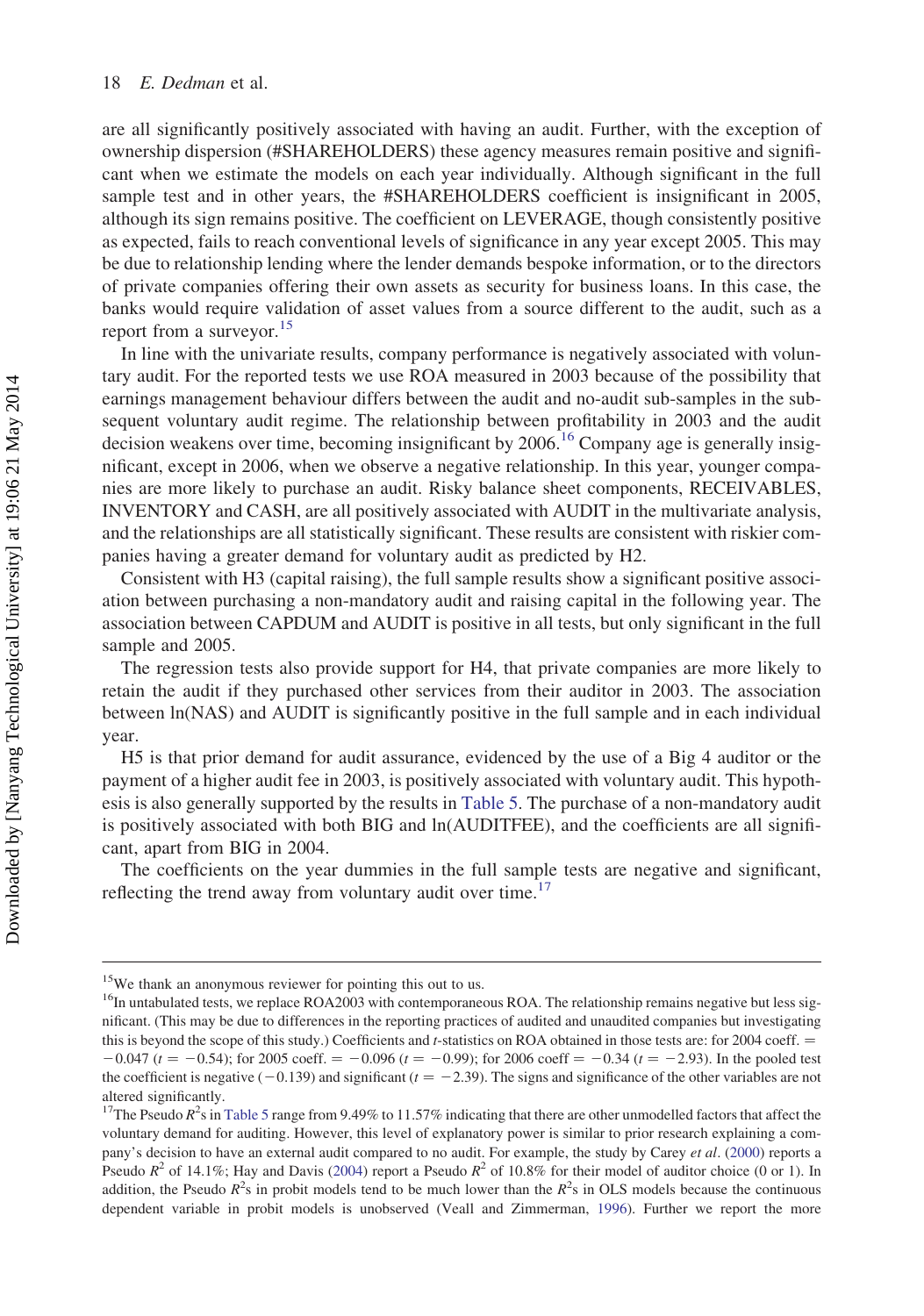#### 6. Sensitivity Analysis

In this section we conduct additional tests to assess the robustness of the results documented in [Table 5.](#page-18-0) In our first set of tests, we adopt alternative approaches to controlling for company size. In our second set of tests, we focus on whether agency problems affect the observed positive relationship between the voluntary purchase of audit and the purchase of NAS.

# 6.1 Effects of Company Size

If larger companies are more likely to retain the audit then, ceteris paribus, it is possible that some of the variables in our main tests may be capturing a size effect. For example, it could be that the number of directors increases as company size increases, or that larger companies will be subject to higher audit fees (e.g. Clatworthy and Peel, [2007](#page-23-0)). We address these issues by re-estimating equation (1) using a size-matched sub-sample; a size-truncated sub-sample; replacing the audit fee variable with an unexpected audit fee variable; and replacing the number of directors variable with one that is adjusted for company size.<sup>18</sup> The results for these sensitivity tests are presented in [Table 6](#page-21-0) and are similar to [Table 5,](#page-18-0) column 1. In particular, the size-truncated and size-matched tests suggest that size has little impact on the relation between the demand for auditing and other hypothesised variables. Similar findings are obtained when the variables measuring audit fee and the number of current directors are adjusted for size (and other factors).<sup>19</sup>

# 6.2 Agency Costs and the Association Between NAS and Voluntary Auditing

As our sample consists of small, private companies, it is an open question whether our results are generalisable to publicly traded companies. An important difference between our sample and public companies is in the level of agency costs associated with the separation of ownership and control (e.g. Firth, [1997\)](#page-23-0). If agency costs influence the spillovers between NAS and auditing, we would expect to find different results after partitioning the sample into companies that have high/low agency costs. We use the number of shareholders as a measure of agency costs and partition our sample on the median number of shareholders. We then explore whether the association between NAS and voluntary audits is different for companies that have high/low numbers of shareholders.

In untabulated tests, we find that agency problems do not influence the relationship between voluntary audit and the purchase of NAS; there are significant positive associations between NAS and voluntary audits in both closely held and widely held companies. Similar results are found in untabulated tests when the models are estimated for companies that are ownermanaged (i.e.  $\#SHAREHOLDERS = 1$ ) although the statistical power is limited by the presence of relatively few of these companies. To further assess the robustness of our results, we conduct

common McFadden [\(1973](#page-24-0)) Pseudo  $R^2$  which is generally much lower than alternative Pseudo- $R^2$  measures (Veall and

Zimmerman, [1996\)](#page-24-0).<br><sup>18</sup>The size-matched sample is constructed by matching the companies that purchase a voluntary audit with companies that cease to be audited where the matching is based on total assets and year ends. The size-truncated sample consists of all companies that opt out of audit and the smallest 80% of firms that retain the audit in terms of their total assets.

<sup>&</sup>lt;sup>19</sup>The unexpected audit fee is computed using the residuals from a standard audit fee model employed in prior literature (e.g. DeFond et al., [2002\)](#page-23-0). Details of the model are available from the authors upon request. The size-adjusted board measure is the residual from a regression of the number of current directors on the natural log of total assets. In untabulated tests, we replace ROA2003 with contemporaneous ROA. The relationship between contemporaneous profitability and voluntary audit remains negative and is significant in all years at 5% or better. The signs and significance of the other variables are not altered significantly.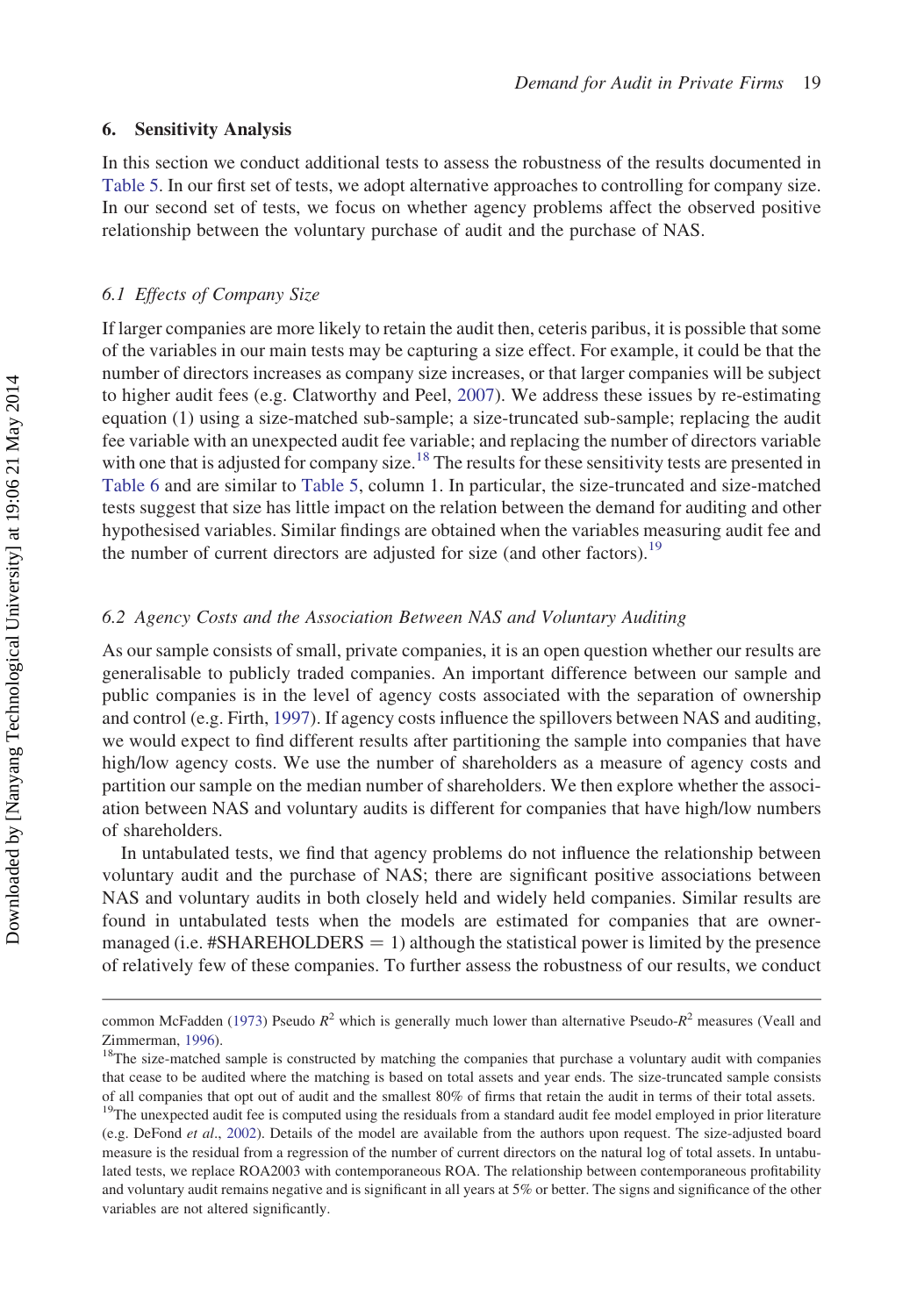<span id="page-21-0"></span>

|                           | Size-truncated sample |             | Size-matched sample |             |          | Unexpected audit fee | Size-adjusted board<br>measure |             |
|---------------------------|-----------------------|-------------|---------------------|-------------|----------|----------------------|--------------------------------|-------------|
|                           | Coeff.                | $z$ -stat   | Coeff.              | $z$ -stat   | Coeff.   | $z$ -stat            | Coeff.                         | $z$ -stat   |
| ln(ASSETS)                | 0.034                 | 1.38        | $-0.003$            | $-0.12$     | 0.226    | $10.19***$           | 0.253                          | $11.29***$  |
| ln(SALES)                 | 0.141                 | $7.58***$   | 0.070               | $3.97***$   | 0.132    | $8.22***$            | 0.099                          | 5.99***     |
| <b>SUBSIDS</b>            | 0.347                 | $7.48***$   | 0.382               | $8.73***$   | 0.413    | $9.84***$            | 0.354                          | $8.29***$   |
| <b>LEVERAGE</b>           | 0.068                 | 1.08        | 0.139               | $2.16***$   | 0.115    | $1.93*$              | 0.095                          | 1.59        |
| #SHAREHOLDERS             | 0.014                 | $2.11**$    | 0.019               | $2.79**$    | 0.019    | $2.94***$            | 0.017                          | $2.63**$    |
| #DIRECTORS                | 0.121                 | $9.35***$   | 0.121               | $9.74***$   | 0.122    | $10.08***$           |                                |             |
| #DIRECTORS_SA             |                       |             |                     |             |          |                      | 0.118                          | $9.74***$   |
| <b>ROA</b>                | $-0.215$              | $-2.67***$  | $-0.231$            | $-2.69***$  | $-0.234$ | $-2.96***$           | $-0.207$                       | $-2.61**$   |
| <b>INTCOV</b>             | $-0.003$              | $-0.11$     | $-0.043$            | $-1.44$     | $-0.032$ | $-1.11$              | $-0.024$                       | $-0.84$     |
| ln(AGE)                   | 0.003                 | 0.12        | 0.009               | 0.36        | 0.018    | 0.77                 | 0.006                          | 0.25        |
| <b>REC</b>                | 0.342                 | $3.78***$   | 0.214               | $2.40**$    | 0.267    | $3.12***$            | 0.257                          | $3.00***$   |
| <b>INV</b>                | 0.340                 | $3.77***$   | 0.256               | $2.96***$   | 0.309    | $3.67***$            | 0.277                          | $3.30***$   |
| <b>CASH</b>               | 0.492                 | $5.66***$   | 0.433               | $4.93***$   | 0.485    | $5.86***$            | 0.438                          | $5.28***$   |
| <b>CAPDUM</b>             | 0.193                 | $4.97***$   | 0.213               | $5.69***$   | 0.209    | $5.79***$            | 0.208                          | $5.74***$   |
| ln(NAS)                   | 0.114                 | $4.00***$   | 0.128               | $4.50***$   | 0.124    | $4.53***$            | 0.123                          | $4.50***$   |
| <b>BIG</b>                | 0.279                 | $4.37***$   | 0.285               | $4.53***$   | 0.303    | $5.04***$            | 0.273                          | $4.54***$   |
| ln(AUDITERE)              | 0.234                 | $6.77***$   | 0.233               | $6.87***$   |          |                      | 0.213                          | $6.55***$   |
| ln(UNEXPAUDITFEE)         |                       |             |                     |             | 0.208    | $6.39***$            |                                |             |
| YEAR05                    | $-0.400$              | $-17.41***$ | $-0.389$            | $-17.16***$ | $-0.396$ | $-18.17***$          | $-0.395$                       | $-18.15***$ |
| YEAR06                    | $-0.549$              | $-22.90***$ | $-0.536$            | $-22.96***$ | $-0.539$ | $-23.75***$          | $-0.538$                       | $-23.75***$ |
| Constant                  | $-1.652$              | $-7.61***$  | $-0.603$            | $-2.70***$  | $-2.869$ | $-14.23***$          | $-2.633$                       | $-13.11***$ |
| Industry-specific effects | Yes                   |             | Yes                 |             | Yes      |                      | Yes                            |             |
| $\overline{N}$            |                       | 13,139      |                     | 18,744      |          | 15,013               |                                | 15,013      |
| Pseudo $R^2$              |                       | 9.91%       |                     | 9.72%       |          | 11.57%               |                                | 11.59%      |

Note: Variables are defined as in [Table](#page-17-0) 4 and Section 6.

<sup>∗</sup>Statistically significant at 10% level.

∗∗Statistically significant at 5% level.

∗∗∗Statistically significant at 1% level.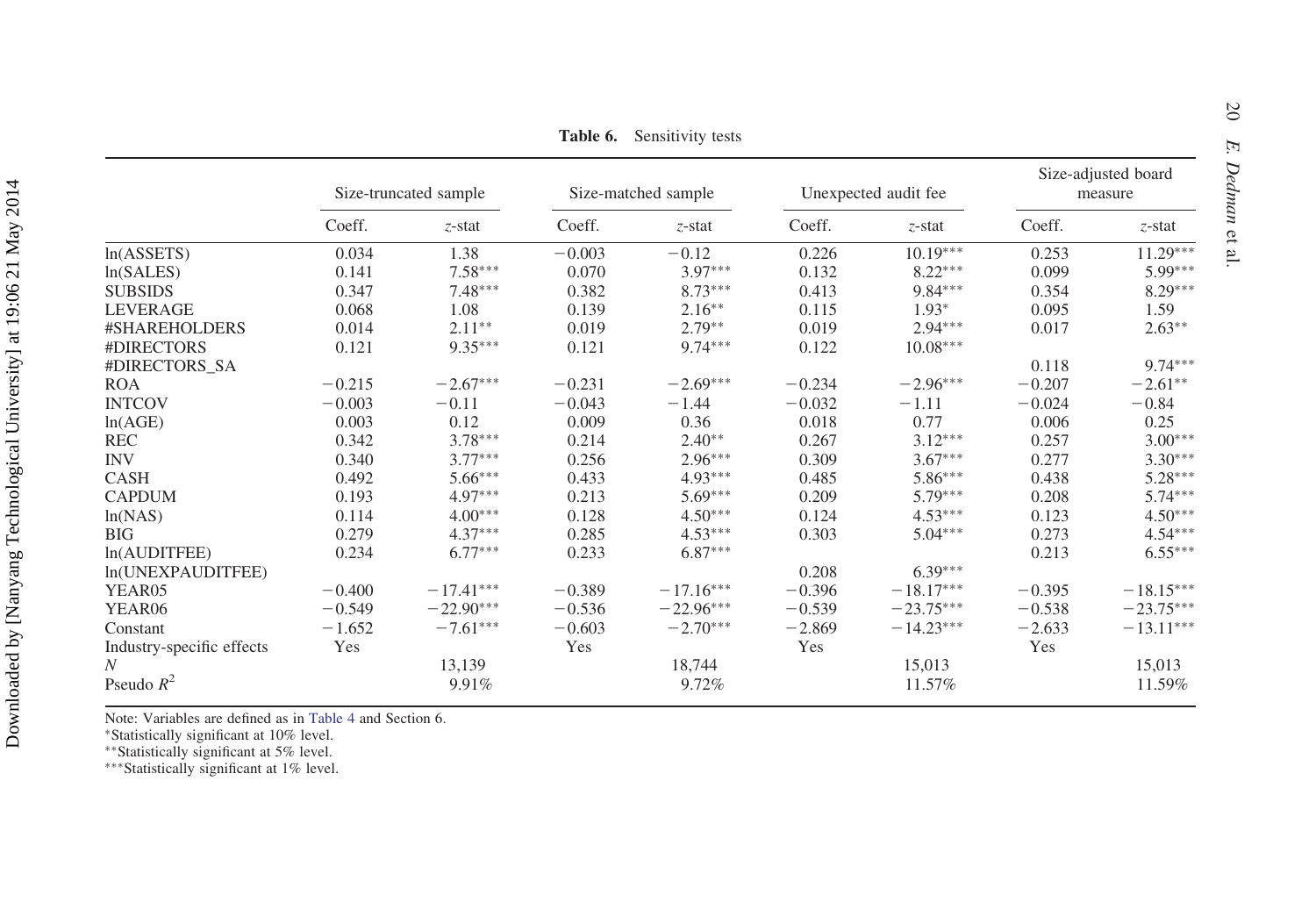similar tests by splitting our sample on the median values of the number of directors, leverage, and company size respectively. Our conclusions based on these alternative measures of agency costs are no different. Overall, the evidence does not suggest that the relationship between NAS and auditing depends upon the extent of agency problems within a company.

#### 7. Summary and Conclusions

Mindful of the negative externalities that could occur if an insufficient number of companies purchased voluntary audits, regulators generally require all public companies to be audited. This, coupled with the regulatory tendency *not* to require private entities to file financial statements, has made it difficult for researchers to locate an environment, where they can empirically test the theoretical determinants of the voluntary demand for auditing. The UK has recently provided an appropriate experimental setting, however, by moving from a policy of universal mandatory audit to one, where many private companies are exempt from audit, while still being required to publicly file their financial statements. We exploit this setting to test the determinants of voluntary audit using a larger sample of companies, a more comprehensive set of variables, and a longer time period, than has been available to previous researchers.

We use agency theory and prior literature in the development of our hypotheses, which predict that companies are more likely to purchase an audit if: (H1) they have higher agency costs; (H2) they are riskier; (H3) they will shortly require new capital; (H4) they purchase NAS from the auditor; and (H5) they demonstrated a greater demand for audit assurance in the mandatory audit regime.

Our analysis provides support for each of our hypotheses. Companies with higher agency costs, which we argue to be positively associated with company size, complexity, leverage, ownership dispersion, and board size, are more likely to purchase a voluntary audit. Riskier companies – measured as those with poorer accounting performance and riskier types of risky balance sheet assets (inventory, receivables and cash) – are also more likely to retain the audit. We find some evidence that companies issuing equity in the next accounting period are more likely to retain an audit. Consistent with positive spillovers between the provision of NAS and audit, we find that companies which purchased NAS from their auditor in 2003 were more likely to continue purchasing an audit in 2004– 2006. Moreover, companies that hired Big4 audit firms or that paid higher audit fees in 2003 are more likely to retain the audit during the voluntary regime.

Examining a three-year period allows us to document that, over time, more and more companies have exercised the option not to have an audit. This suggests that there is a period of adjustment before companies are able to benefit from the exemption (e.g. they need time to renegotiate their banking covenants). The determinants of voluntary audit purchase, however, remain relatively stable over the three-year sample period.

In sum, by using a larger, recent sample, a more comprehensive set of variables, and a longer time period than has been available previously, this study both supports and extends prior literature, which has hypothesised (but found difficult to test) that companies will rationally select into audit when it is not a regulatory requirement. Future researchers may wish to examine the consequences of companies choosing to retain or opt out of the audit. Others wishing to improve upon our work may find other factors that influence the demand for voluntary audit, such as the equity ownership of the directors and the strength of family ties to the board.

#### Acknowledgements

This paper has benefited greatly from the input of seminar participants at the Universities of Bath, Warwick, Exeter and Cardiff. Useful comments were also received from academics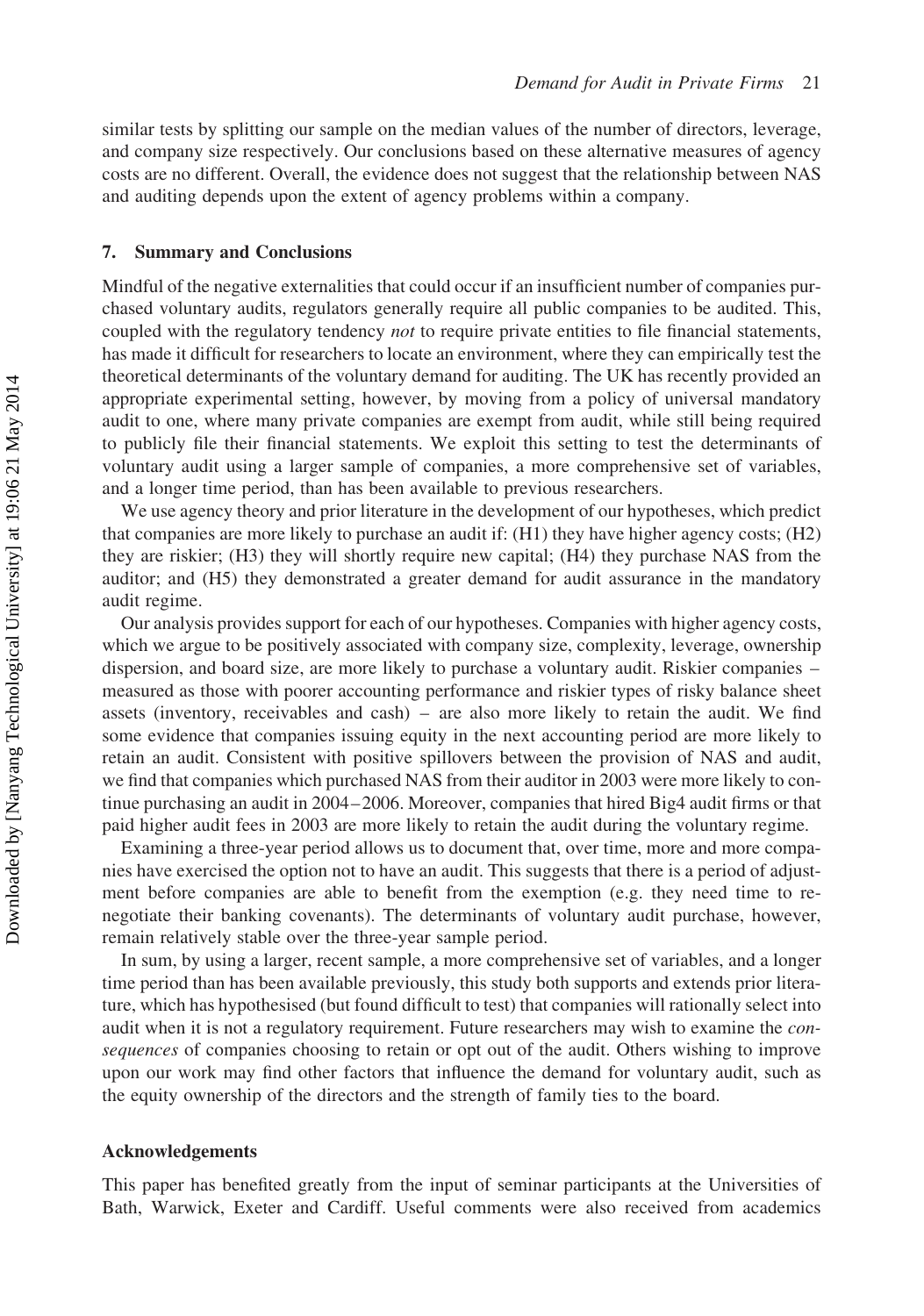<span id="page-23-0"></span>attending the BAFA and AFAANZ conferences. We are particularly grateful to Vivienne Beattie, Peter Carey, Mark Clatworthy, Andy Stark and Teri Yohn for sharing their thoughts with us. The efforts of the associate editor, Ann Vanstraelen, and two anonymous reviewers helped us to improve the paper substantially. Remaining errors are our own.

#### References

- Abdel-Khalik, A. R. (1993) Why do private companies demand auditing? A case for organizational loss of control, Journal of Accounting, Auditing & Finance,  $8(1)$ , pp. 31-52.
- Allee, K. D. and Yohn, T. L. (2009) The demand for financial statements in an unregulated environment: an examination of the production and use of financial statements by privately held small businesses, The Accounting Review, 84(1), pp.  $1 - 25$ .
- Ashbaugh, H., Lafond, R. and Mayhew, B. W. (2003) Do nonaudit services compromise auditor independence? Further evidence, The Accounting Review, 78(3), pp.  $611-639$ .
- Auditing Practices Board (APB) (2005) APB ethical standard provisions available for small entities (London: Financial Reporting Council).
- Bell, T., Landsman, W. and Shackelford, D. (2001) Auditors' perceived business risk and audit fees: analysis and evidence, Journal of Accounting Research, 39(1), pp. 35–43.
- BERR (2004) Final regulatory impact assessment on the audit exemption threshold: assessment of the regulatory impact of the increase in the audit exemption threshold. <http://www.berr.gov.uk/files/file16410.pdf> (accessed 3 March 2013).
- Blackwell, D., Noland, T. and Winters, D. (1998) The value of auditor assurance: evidence from loan pricing, Journal of Accounting Research, 36(1), pp. 57-70.
- Carey, P., Simnett, R. and Tanewski, G. (2000) Voluntary demand for internal and external auditing by family businesses, Auditing: A Journal of Practice and Theory, 19(Suppl), pp. 37–51.
- Chow, C. W. (1982) The demand for external auditing: size, debt and ownership influences, *The Accounting Review*, 57(2), pp. 272– 291.
- Clatworthy, M. A. and Peel, M. J. (2007) The effect of corporate status on external audit fees: evidence from the UK, Journal of Business Finance & Accounting, 34(1&2), pp. 169-201.
- Collis, J. (2012) Determinants of voluntary audit and voluntary full accounts in micro and non-micro small companies in the UK, Accounting and Business Research, 42(4), pp. 1-29.
- Collis, J., Jarvis, R. and Skerratt, L. (2004) The demand for the audit in small companies in the UK, Accounting and Business Research, 34(2), pp. 87–100.
- Companies Act 1948. [www.companieshouse.gov.uk](http://www.companieshouse.gov.uk) (accessed 16 May 2012).
- Companies Act 1967. [www.legislation.gov.uk](http://www.legislation.gov.uk) (accessed 16 May 2012).
- Davis, L., Ricchiute, D. and Trompeter, G. (1993) Audit effort, audit fees, and the provision of non-audit services to audit clients, The Accounting Review, 68(1), pp. 135-150.
- Dedman, E. and Kausar, A. (2012) The impact of voluntary audit on credit ratings: evidence from UK private firms, Accounting and Business Research, 42(4), pp. 397–418.
- Dedman, E. and Lennox, C. (2009) Perceived competition, profitability, and the withholding of information about sales and the cost of sales, *Journal of Accounting and Economics*, 48(2&3), pp. 210–230.
- Defond, M. L., Raghunandan, K. and Subramanyam, K. R. (2002) Do non-audit service fees impair auditor independence? Evidence from going-concern opinions, *Journal of Accounting Research*, 40(4), pp. 1247–1274.
- Diamond, D. (1989) Reputation acquisition in debt markets, Journal of Political Economy, 97(4), pp. 828 –862.
- Eisenberg, T., Sundgren, S. and Wells, M. (1998) Larger board size and decreasing firm value in small firms, Journal of Financial Economics, 48(1), pp. 35-54.
- Fama, E. (1985) What's different about banks? Journal of Monetary Economics, 15(1), pp. 29–39.
- Firth, M. (1997) The provision of nonaudit services by accounting firms to their audit clients, Contemporary Accounting *Research*,  $14(2)$ , pp.  $1-21$ .
- Francis, J. (2004) What do we know about audit quality? British Accounting Review, 36(4), pp. 345–368.
- Francis, J. (2006) Are auditors compromised by nonaudit services? Assessing the evidence, Contemporary Accounting Research, 23(3), pp. 747– 760.
- Francis, J. and Ke, B. (2006) Disclosure of fees paid to auditors and the market valuation of earnings surprises, Review of Accounting Studies, 11(4), pp. 495-523.
- Godwin, M. and Freedman, J. (1993) The statutory audit and the micro company an empirical investigation, Journal of Business Law, March, pp. 103-130.